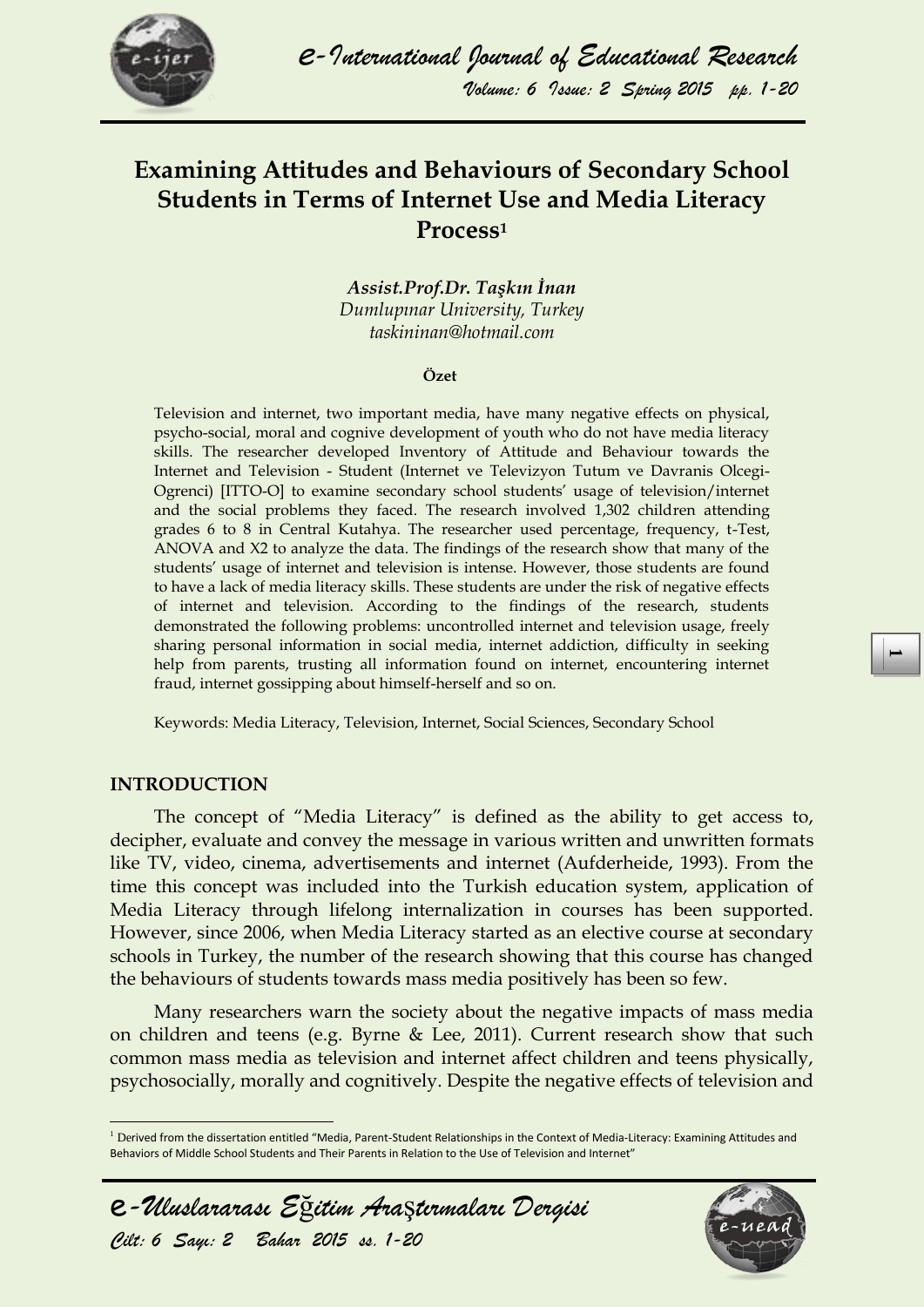

internet, today, the young individuals between the ages of 8 and 18 spend about 6,5 hours daily in front of mass media after school (Roberts, Foehr & Rideout, 2005). Today, when such technological gadgets as television and computers have entered children's bedrooms, it is unfortunately inevitable for children to be exposed to mass media for 6,5 hours daily. However, efforts to develop Media Literacy skills required to cope with the negative effects of mass media are still insufficient.

#### **Effects of Media and Media Literacy**

Children and teens deprived of Media Literacy skills are vulnerable to the negative effects of the new and conventional mass media. These negative effects can be grouped under four headings: physical, psychosocial, moral and cognitive. For example, i) Effects on the physical development: visual impairments, posture and skeletal structure impairments, negative effects of the radiation emitted by the computer, carpal tunnel syndrome (Shields & Behrman, 2000); aggressiveness (Kızmaz, 2006; McBrien, 1999; Purugganan, Stein, Silver & Benenson, 2000); gender role and body image disorders, obesity, cigarette, alcohol and substance addiction (Brown & Bobkowski, 2011); sleeping disorders (Bülbül et al., 2010). ii) Effects on the psychosocial development: Being dissatisfied with their body (Snapp et al., 2012); believing in the images imposed by visual mass media (e.g., visual image of people belonging to a certain religion) (Watt, 2012); psychological pressure and psychological bullying (Walker, 2010); adopting a negative, hostile attitude (Saleem, Anderson & Gentile, 2012); being affected by prejudices (Babad, Peer & Hobbs, 2012); addiction (Üneri & Tanıdır, 2011). iii) Effects on the moral development: Corruption of social values, interfering and/or violating personal lives, displaying exaggeration in programs, biased broadcasting, showing falsified news (Elma et al., 2010); entering indecent websites, not giving moral values properly (Domine, 2009); buying wastefully, negative consumption habits, extravagancy, brand addiction, admiring such features as magical, being exposed to unethical displays, perception disorders, negative effects on imagination-creativity (Karaca, Pekyaman & Güney, 2007; Tüzün, 2002); cultural alienation, corruption of the language, negative effects on relations with parents, prevention of identity development freely and individually, losing childhood and innocence (Kuruoğlu, 2013). iv) Effects on the cognitive development: Effects on reading, thinking and success (Kuruoğlu, 2013); negative effects on attention development (DeGaetano, 1998); possessing a perception of a crueller and more dangerous world, a perception of more violence and fear of crime (Taylan, 2011); prevention of other activities, being sedentary and having difficulty in forming relations with other children (Büyükbaykal, 2007). Çelen, Çelik and Seferoğlu list the risks children might come up against through the internet as follows: Technical damages, exposure to illegal content, personal information of the children, teens and their families falls into the hands of third parties through e-mails, chat rooms, etc. in online environments, buying online on their parents' credit cards without their consent, getting in touch with malevolent elder peers (Çelen, Çelik & Seferoğlu, 2011: 3).

e*-Uluslararası E*ğ*itim Ara*ş*tırmaları Dergisi Cilt: 6 Sayı: 2 Bahar 2015 ss. 1-20* 

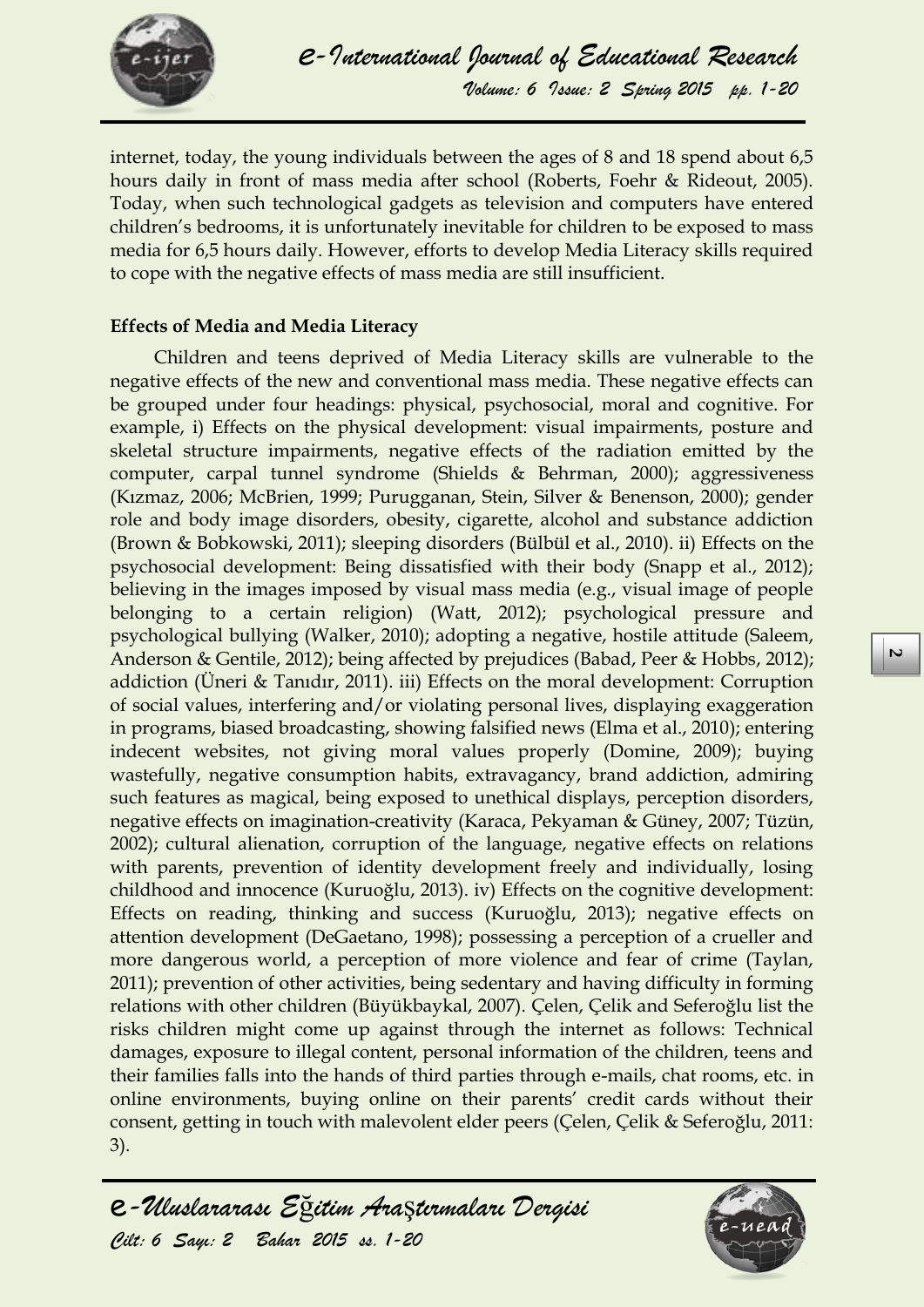

On the other hand, when Media Literacy skills are gained, it is possible to get rid of the negative effects of mass media and to get maximum advantage from media. For example, a research found that even after a short term Media literacy training, 3rd and 4th grade elementary students watch less TV, play less PC games and display fewer aggressive oral and physical behaviours towards their peers (Robinson et al., 2001). Today, when mass media have become an inevitable part of our daily lives, instead of abstaining from them, in order to become their conscious producers and consumers, every age group should have Media Literacy education so that they can interpret what the media dictate with a critical perspective. In this way, maximum gain can be achieved from mass media.

According to Kellner and Share (2007: 60), "Critical Media Literacy is an educational reaction aiming to extend literacy perspective in such a way to encompass mass communication, popular culture and different types of novel technologies. Critical Media Literacy is to extend the potential of literacy education to analyse the relations between mass media and users and between knowledge and power critically." Critical Media Literacy aims that individuals can produce their alternative texts to the messages in the dominant discourses in the media. Critical Media Literacy is also a participatory and joint project as in democracies (Kellner & Share, 2007). In order to achieve a democratic society, there is a common view that it is indispensable for citizens to have Media Literacy skills (Jones, 2006; Schudson, 2003) because Critical Media Literacy aims that citizens have research skills, selfexpression and criticizing skills that they need in democratic societies (Thoman & Jolls, 2008); otherwise, it is inevitable to have narrow-minded citizens who are vulnerable to the prejudices imposed by the media, who cannot criticize, assess or even vote consciously.

The need for Media Literacy has been acknowledged by many countries and efforts have been made to train each and every age group. Roberts (2010) mentions the following as the countries where Media Literacy has improved: the USA, China, Kenya, Nigeria, Republic of South Africa, France and Russia. These tendencies encompassing a wide range from arousing a simple awareness to being a participant and media producer show discrepancies depending on cultural, social, political and economic factors. Existence of such discrepancies is considered normal within the process of Media literacy education and it is even emphasized that just one "appropriate" program might not be valid for every mass. Canadian, Australian and European researchers emphasize the need for training critical and free individuals through Media Literacy while in such countries as India, Brazil and South Africa, which cannot be classified as western, the necessity that Media Literacy should emphasize such matters as freedom, social development and social justice for everyone stands out (İnceoğlu 2007). As one can see, Media Literacy not only shows flexibility according to the needs and demands of the society it emerges in but it is content and scope are also shaped according to the society.

As watching TV for long hours has become more prevalent in Turkey, one of the most frequently discussed matters has become advertisements and their effects

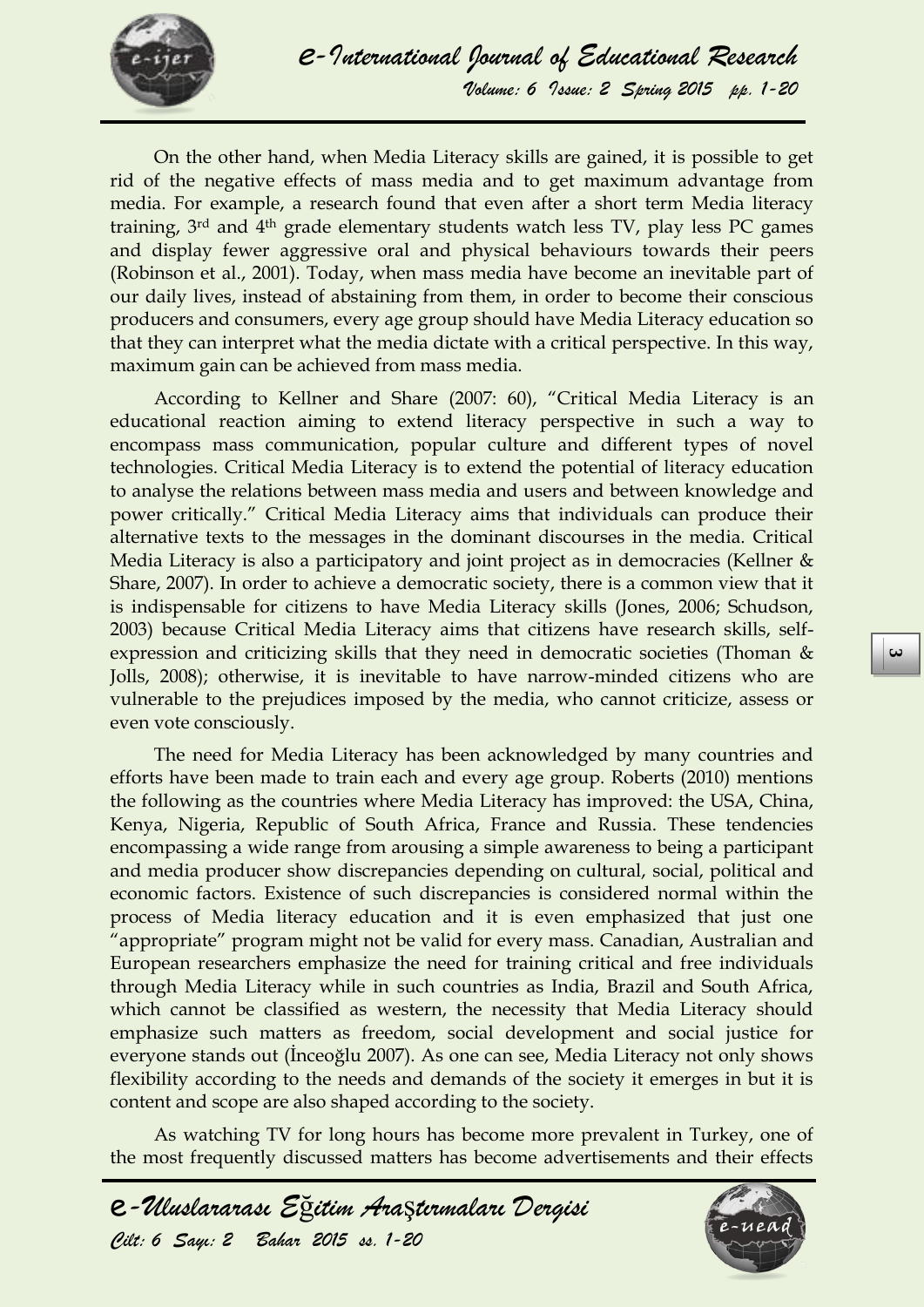

on children. Maybe the period when the first seeds of Media Literacy conscious were spread is this period when critics on advertisements started. At that time, when the TV was not common yet and so there wasn't a generation raised by the TV yet, Tokgöz (1979: 109) said: "The findings of the field study point out that advertisements became a new dimension in socialization of the child in Turkey. However, there wasn't yet a generation raised by the TV and television hadn't encompassed the whole Turkey yet. Only when the TV achieves such advanced prevalence level as the radio, can we talk seriously and precisely about what television advertisements have brought or taken." As is seen, even during the 70s, when the TV had just started to penetrate into Turkey, researchers started to come up with discreet projections on the matter, but now we have a generation raised by the TV or even by the internet and so this is a critical time to give Media Literacy skills.

The researchers of *European Online Children Research Project-Turkey* interpret their results as follows: "The increase in the opportunities of online access and use has also given rise to the increase in related online risks. However, despite the negative experiences, while applying various strategies and methods to decrease the risks, children's online opportunities shouldn't be interfered or their facilities to cope with the risks at a certain level shouldn't be limited. On the other hand, as well as various required regulations to prevent children and teens from being affected negatively by online activities, efforts to make them more conscious about the matter should be carried out" (Çelen, Çelik & Seferoğlu, 2011: 1). All in all, as Çelen, Çelik and Seferoğlu emphasize, the protectionist approach in Turkey to protect children and teens from the negative effects of the internet isn't sufficient alone and thus efforts to improve their Media Literacy skills should be increased and reinforced.

#### **Purpose of the Research**

The course of Media Literacy has been an elective course at secondary schools all around Turkey since 2007-8. In order to protect the students from the negative effects of the media and to enable them to be conscious individuals, conferences and in-service training have been conducted and educational materials, Media Literacy promotion films and educational websites have been supplied. However, literature review shows that current research to determine the students' attitudes and behaviours towards the television and the internet- two important mass media in Turkey- and the negative experiences of the children through these two mass media is inadequate as well as the fact that there isn't a related scale yet.

In order to fill this gap in the literature even partially, *Inventory of Attitude and Behaviour towards the Internet and Television - Student (Internet ve Televizyon Tutum ve Davranis Olcegi-Ogrenci) [ITTO-O]* was developed by the researcher and using this scale, the case of secondary school students' using the television and the internet and their negative effects on the students' social lives were studied. The answers to the following questions were sought:

i) what is the effect of the internet on the students' social lives and personal interactions?



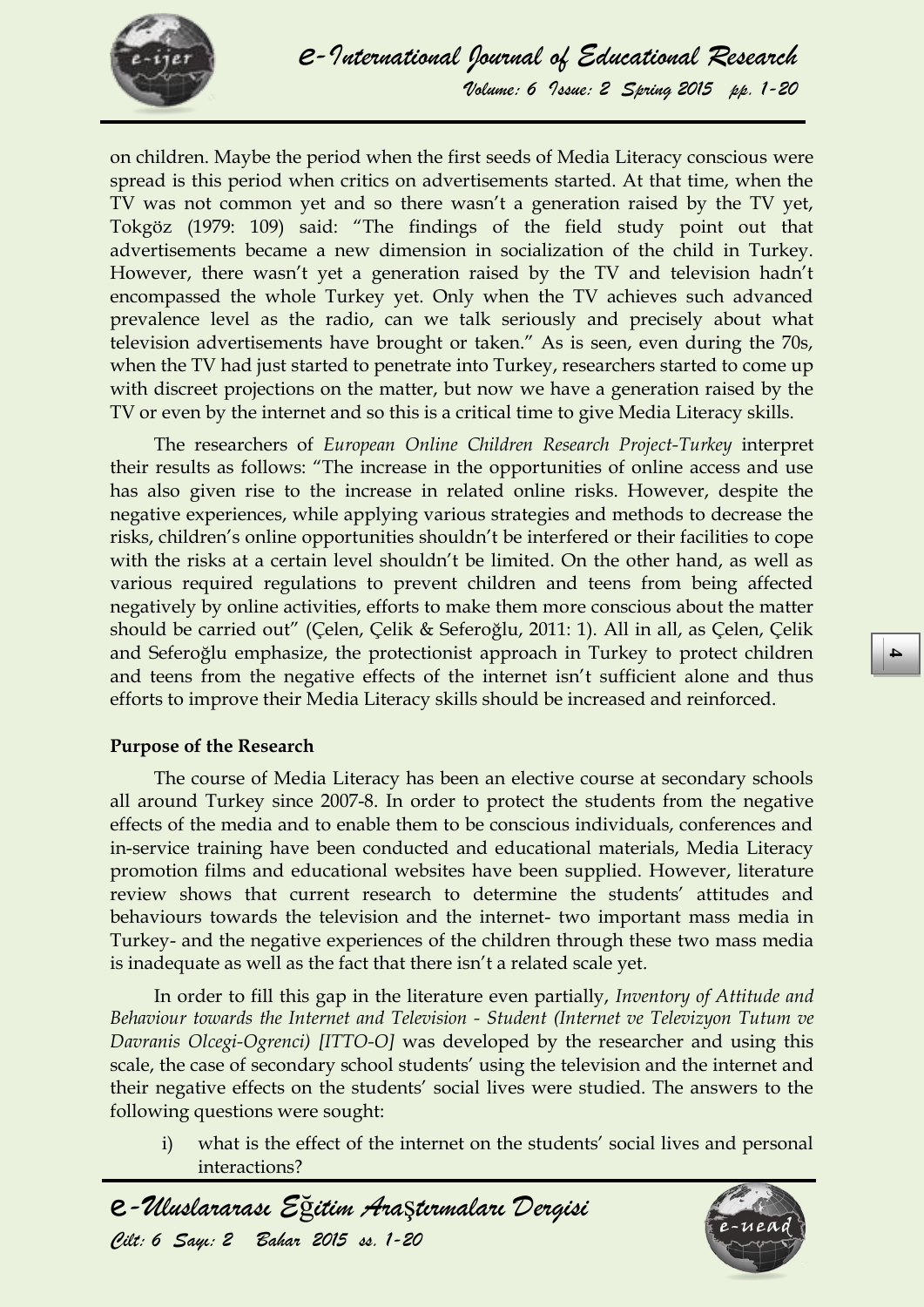

- ii) what aspects of the social media don't the students like?
- iii) what are their ideas about the reliability of the information in the internet?
- iv) what is the parent supervision like in terms of TV watching and internet use?
- v) what is their self-supervision like in terms of TV watching and internet use?
- vi) what are the negative cases they are subject to through internet?
- vii) what are the negative behaviours they display through internet?
- viii) do their attitudes and behaviours towards internet and television use show discrepancies in terms of gender and class level?

#### **METHOD**

In this study, Survey Model, one of the descriptive research methods, was used to determine the types or amounts of the variables one by one. The sampling was composed of 1302 students at 6th, 7th and 8th classes of 1 private and 11 state secondary schools chosen through simple random sampling method among 12351 students at total 41 secondary schools at the city centre of Kütahya. *ITTO-O*, developed by the researcher, was conducted on these 1302 students to determine the students' attitudes and behaviours towards the internet and television.

#### **The Sections of** *ITTO-O* **and Validity and Reliability Studies**

As a result of literature review by the researcher, a question pool was formed to build the scale questions in line with the predetermined aim. During this process, the related literature, the report of the research carried out by Ofcom in England on the media use of children and their attitudes (Ofcom, 2011) and the report of the research carried out by European Union between 2009 and 2011 in 25 countries on 25.000 children (EU Kids, 2012) were used. As a pilot study, *ITTO-O* was conducted on 250 students at 6th, 7th and 8th classes in 2 different schools. Factor analysis was used for construct validity.

In the first part of *ITTO-O*, 22 questions to find out the students' such demographic characteristics as gender, age and class and, afterwards, their using the internet and the television were given as multiple choice.

In the second part of *ITTO-O*, there are 14 questions to determine the students' attitudes towards the internet and the place of the internet in their social lives and personal interactions. This part is a 5-Likert type scale coded as: Totally agree(5), Partially agree(4), Undecided(3), Disagree(2), Totally disagree(1). In this part, 4 articles are about "The situations the students don't like," 4 articles are about "The place of the internet in the students' social lives," 3 articles are about "The effect of the internet on the students' personal interactions" and 3 articles are about "The students' opinions about the reliability of the information on the internet."

In the third part of *ITTO-O*, there are 15 questions to determine the negative cases the students are exposed to through the internet, parent supervision on internet



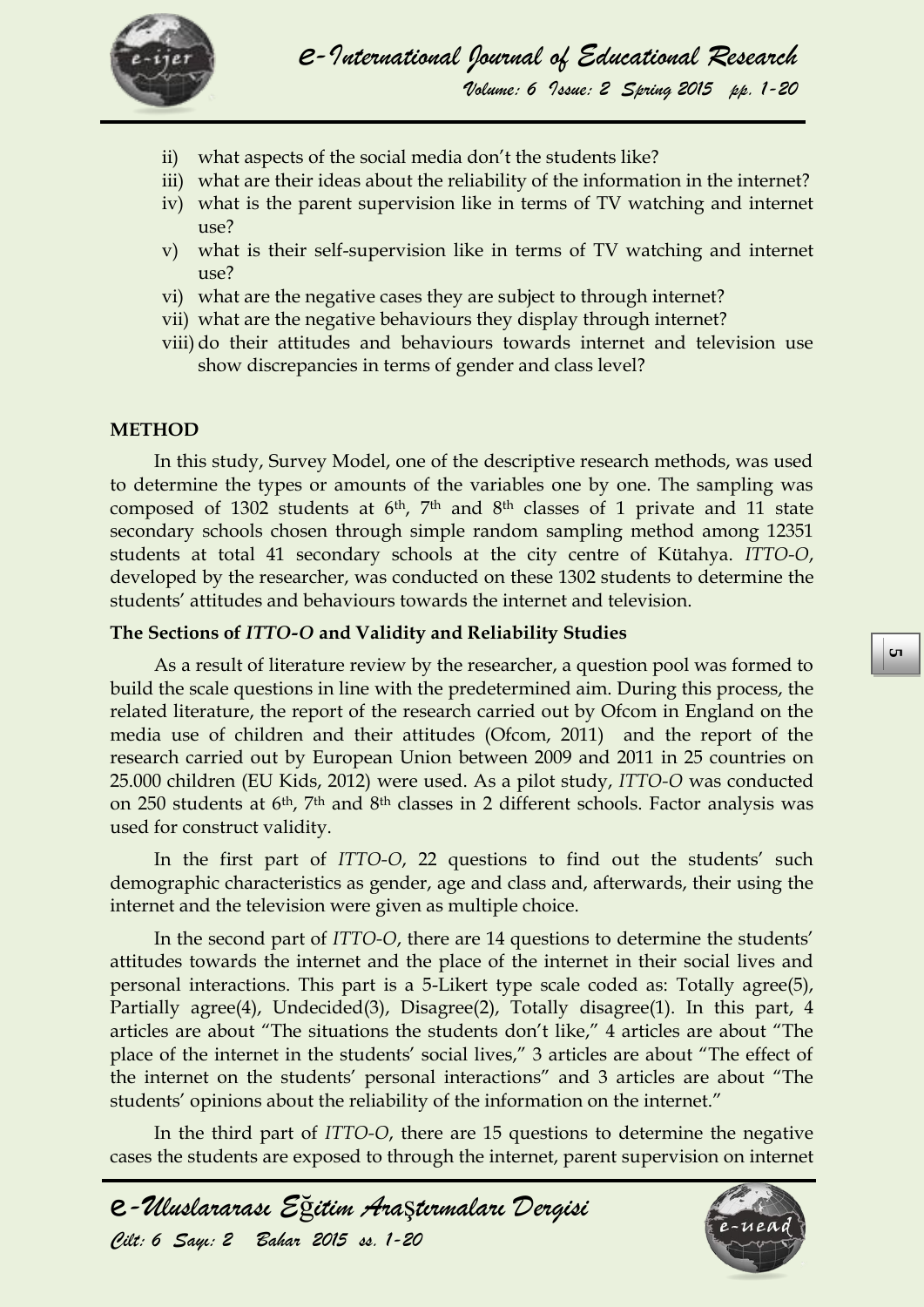

and television use, their self-supervision on internet and television use and their negative behaviours through the internet. This part is also a 5-Likert type scale coded as: Always (5), Often (4), Sometimes (3), Rarely (2), Never (1). In this part, 5 articles are about "The negative cases they are exposed to through the internet," 4 articles are about "Parent supervision on their internet and television use," 3 articles are about "Their self-supervision on internet and television use" and 3 articles are about "Their negative behaviours through the internet." So as to balance the answering tendencies of the students, the articles were listed according to randomness rule.

In order to determine whether *ITTO-O* is accumulated in the same factors as the dimensions suggested by the researchers had done through the pilot application and to achieve the construct validity of the scale, factor analysis was conducted and *Varimax Rotation method* was used. This method is generally used in social sciences to find out which dimension the articles in the scale measure (Büyüköztürk, 2008).

For the 2nd part of *ITTO-O* 2, as a result of *Principal Components Analysis*, *Kaiser Meyer Olkin (KMO) value* was found 0.730. This test is used in Factor analysis to test whether the sampling size is appropriate. *Bartlett test* is, on the other hand, used to test whether the data come from normal distribution as with more than one variable. As a result of Bartlett test, if the significance value is smaller than 0.05, then it is considered that the data come from multi-variable normal distribution and factor analysis can be conducted (Büyüköztürk, 2008: 126). In the pilot application, Bartlett test result was found 503,404 (p<0,05), which denotes that the sampling size was sufficient for the analysis.

For the 3rd part of *ITTO-O* 3, the KMO value was found 0.701 and as a result of Bartlett test, the significance value was determined as 570,861 (p<0,05). Accordingly, it can be said that for *ITTO-O* 3, the sampling size was sufficient and that the data showed normal distribution, both of which mean that the sampling size was sufficient and that the data were appropriate for factor analysis.

As a result of Cronbach's Alpha reliability test for *ITTO-O* 2, the values were 0,706 for pilot application and 0,825 for actual application. As a result of Cronbach's Alpha reliability test for *ITTO-O* 3, the values were 0,748 for pilot application and 0,886 for actual application, all of which are interpreted as sufficient for the reliability of the scale.

#### **Data Analysis**

In the research, for the analysis of the data acquired from 1302 students using *ITTO-O* scale whose validity and reliability tests had been completed, different statistical techniques were used. The students' demographic information, their cases of using computer, internet and television and every factor composing the scale were described using percentage (%) and frequency. Attitudes and behaviours of the students towards internet and television were tested using t-test at two-variable level and using ANOVA in the case of 3 and more variables. The difference between the classified variables was found using X2.

e*-Uluslararası E*ğ*itim Ara*ş*tırmaları Dergisi Cilt: 6 Sayı: 2 Bahar 2015 ss. 1-20* 

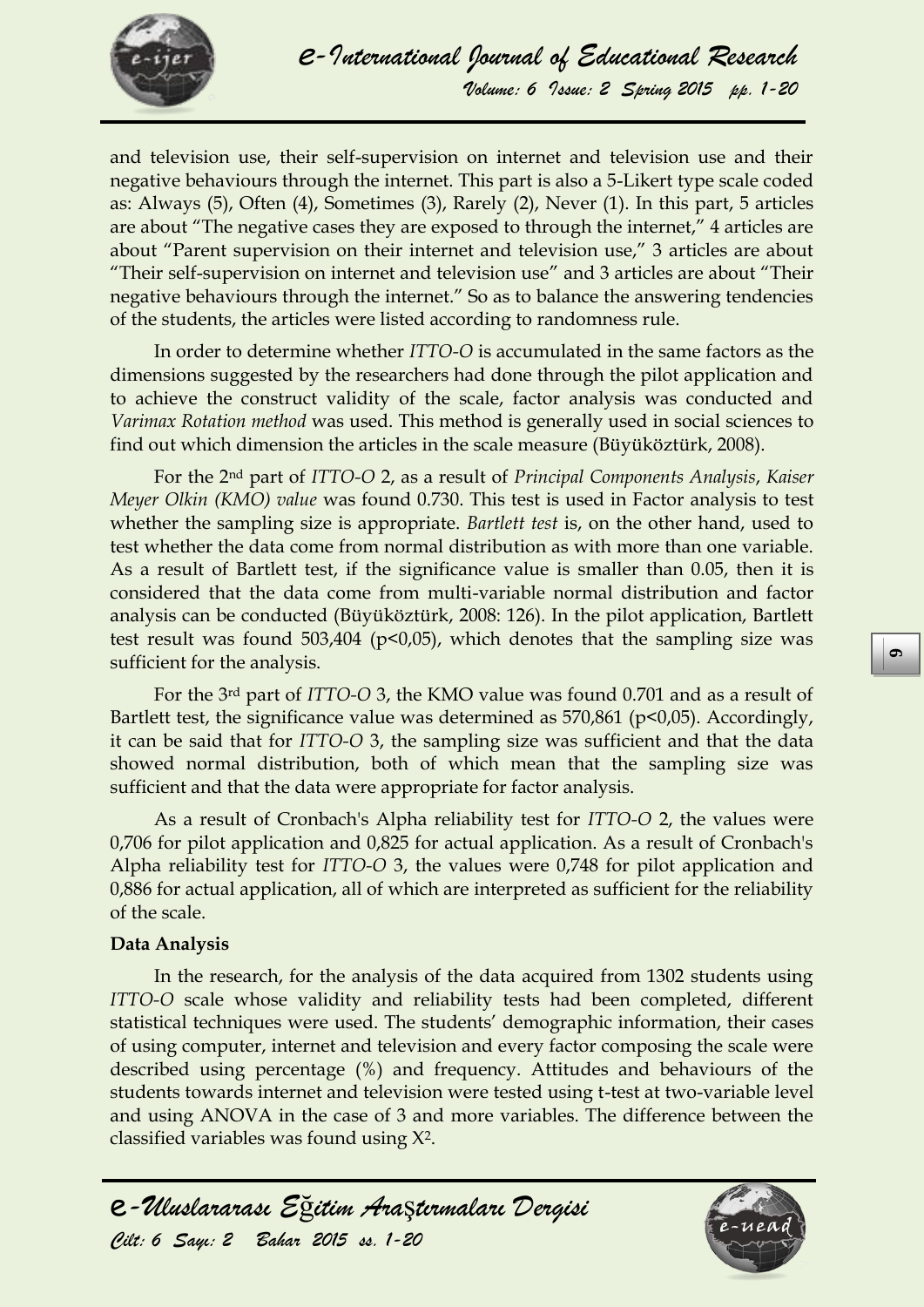

#### **FINDINGS & DISCUSSION**

According to the findings acquired through *ITTO-O*, almost all of the participants have a TV at home. Also, 15% of the students have a TV in their rooms. The rate of the students who have a computer is seen to be 85%. Almost half of the students have their own computers. It is seen that 2/3 of the participant students have internet connection at home. According to the findings, it is determined that almost 2/3 of the students use the internet at home. Also, more than half of those using the internet at home use it in their own rooms. These findings show that in this research with participants from 1 private and 11 state education institutions, the access level of the great majority of the students to traditional and novel mass media like the TV, computer and internet is at a high level.

Considering the TV watching rate of the students, almost half of them watch TV for 1-2 hours daily, 1/3 do it on average for 3-4 hours. It is determined that one in every ten students watches TV for 4 hours or more daily. In terms of TV watching time, it is seen that girls do it more than boys. On the other hand, in terms of the students' daily average internet use, it is seen that 1/3 use the internet for 1-2 hours daily and almost half use the internet for 3-4 hours daily. One in every five students is found to use the internet for 4 hours or more daily. Comparing the internet using time, it is seen that boys do it longer than girls. In terms of internet using and television watching durations together, it is seen that the students are occupied with mass media for such a time varying from 2 to 8 hours or more daily. It is determined that the students spend most of their time apart from such daily activities as school in front of mass media. In the studies abroad, despite the negative effects of the internet and television, it is revealed that young individuals between the ages of 8 and 18 spend nearly 6,5 hours daily in front of mass media after school (Roberts, Foehr & Rideout, 2005). This research is seen to coincide with the others in the literature in terms of media occupancy time of students.

Results of the research show that the students watch TV between 7 and 28 hours weekly. Shields and Behrman (2000) mention about the negative effects of sitting for a long time in front of computer. They emphasize that especially those spending a long sedentary time in front of the computer suffer from visual impairments, posture and skeletal structure impairments, negative effects of the radiation emitted by the computer and carpal tunnel syndrome due to spending a long time using a computer. Çamurdan (2007) points out that excessive use of such mass media as television, film, video games, radio, computer and internet poses serious threat to body and spiritual health of children and adolescents. Çamurdan states that excessive use of mass media leads to diet disorders, obesity, psychosocial problems, a decrease in success at school, learning difficulties, asocial behaviours, sexual behaviour disorders, violent behaviours, indifference to violence, nyctophobia, anxiety, depression, posttraumatic disorders, sleeping disorders and fear of getting hurt. DeGaetano (1998) argues that children shouldn't be allowed to be exposed to television for more than 5-7 hours daily in order for their attention development not to be affected negatively. DeGaetano (2010) adds that children who

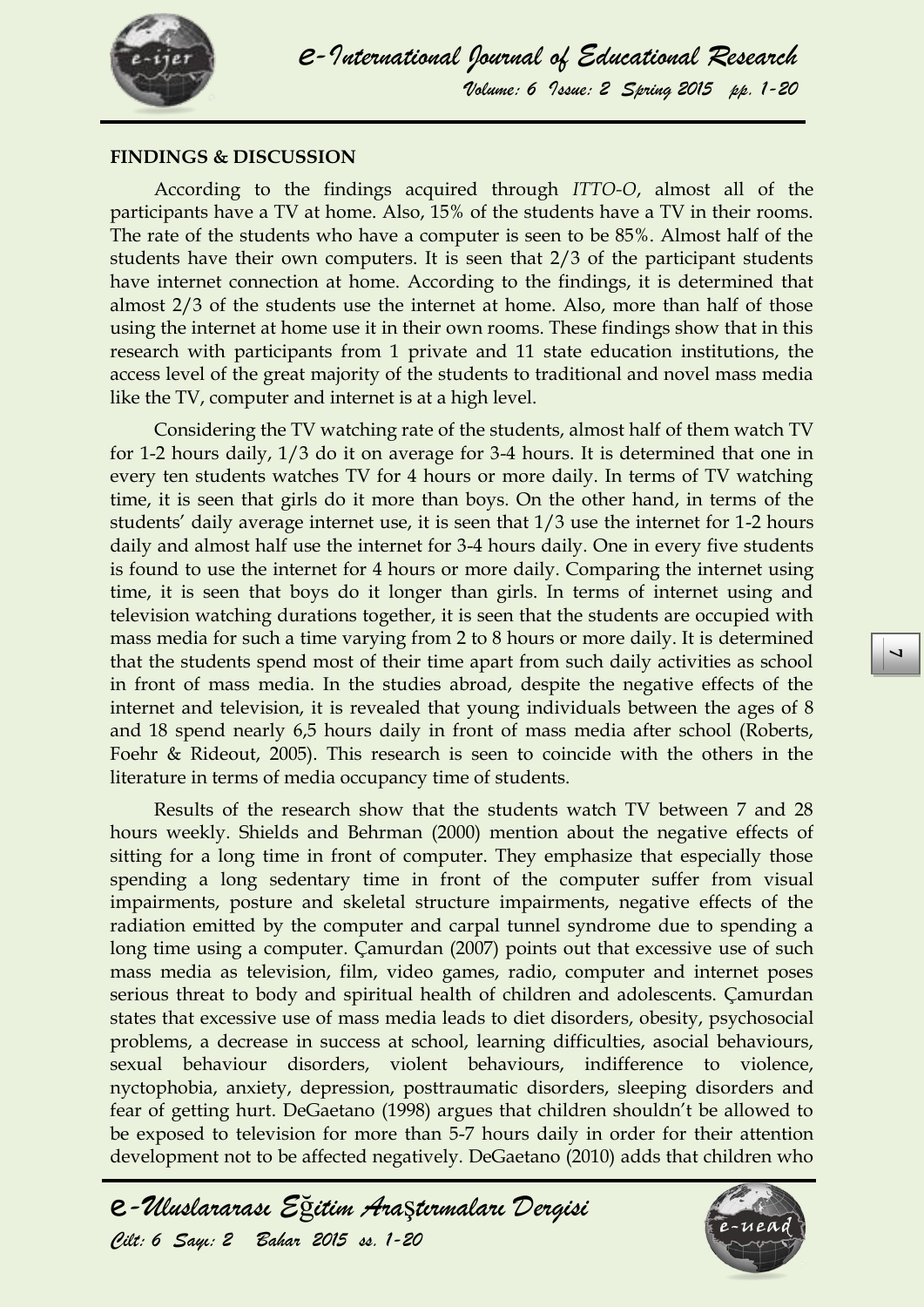

are not Media Literate cannot make use of the screen wisely, watch TV or play video games aimlessly for hours. Considering that the research results show that the students watch TV between 7 and 28 hours weekly, it can be proposed that serious malfunctions might occur in children's attention development accordingly.

According to the research findings, 80% of the students have social media accounts. According to a research by EU Kids Online (2012), 85% of the children have a Facebook profile. There are parallels between the findings of this research and those of EU Kids Online research carried out in Turkey.

The rate of parents with a social media account is 46,6%. While 67,4% of the participant parents state that they check what their children write in social media, almost 1/3 are unaware of who their children get in touch with or what they write. Whereas 36,5% of the participant parents say that their children inform them when they come up against a problem in the internet, 2/3 are not informed about such problems in the internet. When the same question is addressed to the students, 58,3% say that they inform their parents whereas 1/5 are seen to not mention about any problems they encounter in the internet to anybody.

|       | $\boldsymbol{n}$ | $\frac{0}{0}$                                                                        |  |
|-------|------------------|--------------------------------------------------------------------------------------|--|
| Yes   | 599              | 46,6                                                                                 |  |
| No    | 687              | 53,4                                                                                 |  |
| Total | 1286             | 100,0                                                                                |  |
|       |                  | <b>Table 2:</b> Do you check what your children write in their social media account? |  |
|       | $\boldsymbol{n}$ | $\frac{0}{0}$                                                                        |  |
| Yes   | 791              | 67,4                                                                                 |  |
| No    | 382              | 32,6                                                                                 |  |
| Total | 1173             | 100,0                                                                                |  |

**Table 1:** *Do you have a social media account?*

While 60% of the students with a Facebook account are seen to put limitations to their accounts to prevent others from accessing their private information, 40% are found to put no such limitations. Also, the rate of those sharing their private information with everybody in the internet is determined to be 14%. 89% of the parents think that their children use the internet safely. However, according to the research findings, it is true that the rate of the students encountering various internet-related problems is higher than this rate. Because the social media have been so common among students and used so unconsciously and uncontrolled, serious problems have occurred. Besides the psychological problems and those encountered in their social lives due to using social media, it is seen that such problems as identity theft, defraud, account theft and etc. are also prevalent because of lack of sufficient security precautions. Children use the social media more actively than their parents and the rate of those who do not share the problems they encounter with their parents is high. It is determined that parents lag behind in monitoring the media and supervising their children in this respect.

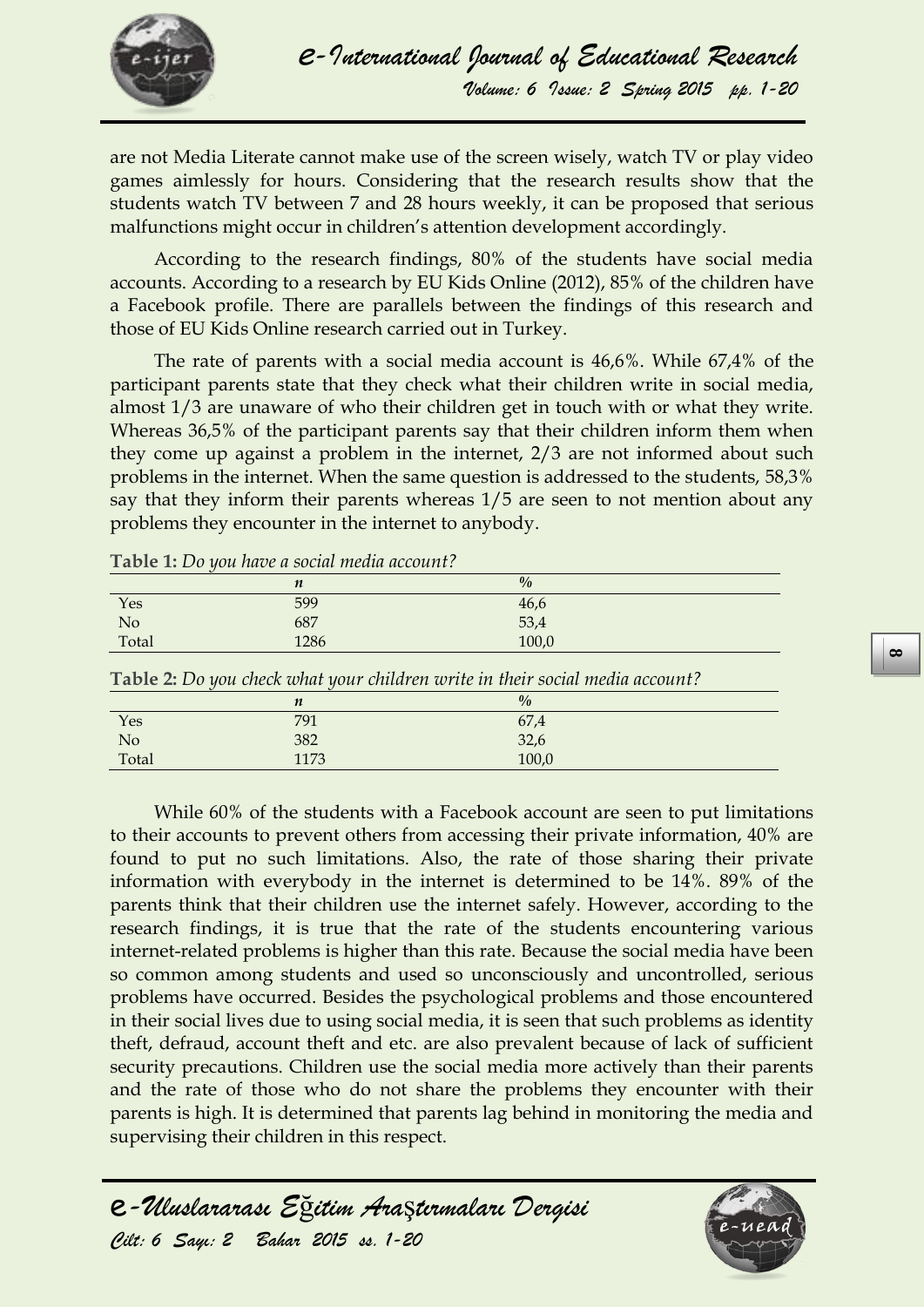

*Volume: 6 Issue: 2 Spring 2015 pp. 1-20*

|                | Table 3: Do you put limitations to your accounts? |               |
|----------------|---------------------------------------------------|---------------|
|                | n                                                 | $\frac{0}{0}$ |
| Yes            | 754                                               | 60,8          |
| N <sub>o</sub> | 486                                               | 39,2          |
| Total          | 1240                                              | 100,0         |

The second part of *ITTO-O* aims to reveal the situations students don't like in social media, the place of the internet in their social lives and personal interactions and how reliable the information in the internet is.

The first factor is related to the findings about "The Situations Students Don't Like in Social Media," which can be listed as follows: "I don't like it when someone writes negative things about me in social media," "I don't like it when others send harmful messages to one another through social media," "I don't like it when someone tries to get in touch with me through social media by pretending to be my age," "I don't like it when my photos and videos are shared through social media without my consent." Also, the overall mean of the factor shows that 80% of the participant students are uncomfortable with the negative experiences through social media while 20% are not troubled with those negative experiences.

**Table 4:** *The situations students don't like in social media*

|                                                                           | $\boldsymbol{n}$ |      | $S_{\bf S}$ |
|---------------------------------------------------------------------------|------------------|------|-------------|
| 30) I don't like it when others send harmful messages to one another 1287 |                  | 4.13 | 1.50        |
| through social media.                                                     |                  |      |             |
| 31) I don't like it when someone tries to get in touch with me through    | 1287             | 4.06 | 1.52        |
| social media by pretending to be my age.                                  |                  |      |             |
| 32) I don't like it when someone writes negative things about me in 1285  |                  | 4.24 | 1.43        |
| social media.                                                             |                  |      |             |
| 33) I don't like it when my photos and videos are shared through 1284     |                  | 4.01 | 1.48        |
| social media without my consent.                                          |                  |      |             |

Analysing the second factor related to the findings about "The Place of Internet in Students' Social Lives," it is seen that the students agree with the item "Reading others' comments and advice in the internet helps me decide about various matters" at the highest level. Also analysing the means of the students' replies to the questions in the second factor, it is seen that students generally do not feel bad when they are not in the internet but one in every five students do. As one of the indicators of internet addiction, the case of feeling bad when not in the internet is experienced by 20% of the students, which shows how serious the situation is.

**Table 5:** *The place of internet in students' social lives*

|                                                                       |      |      | $S_{S}$ |
|-----------------------------------------------------------------------|------|------|---------|
| 25) Compared to real life, I feel more confident in the internet.     |      | 2.18 | 1.34    |
| 26) Reading others' comments and advice in the internet helps me 1292 |      | 3.06 | 1,39    |
| decide about various matters.                                         |      |      |         |
| 28) I use the internet and social media to solve my personal 1294     |      | 2.19 | 1.36    |
| problems.                                                             |      |      |         |
| 29) I feel bad when I do not use Internet.                            | 1292 | 2.02 | 1.33    |

e*-Uluslararası E*ğ*itim Ara*ş*tırmaları Dergisi Cilt: 6 Sayı: 2 Bahar 2015 ss. 1-20* 

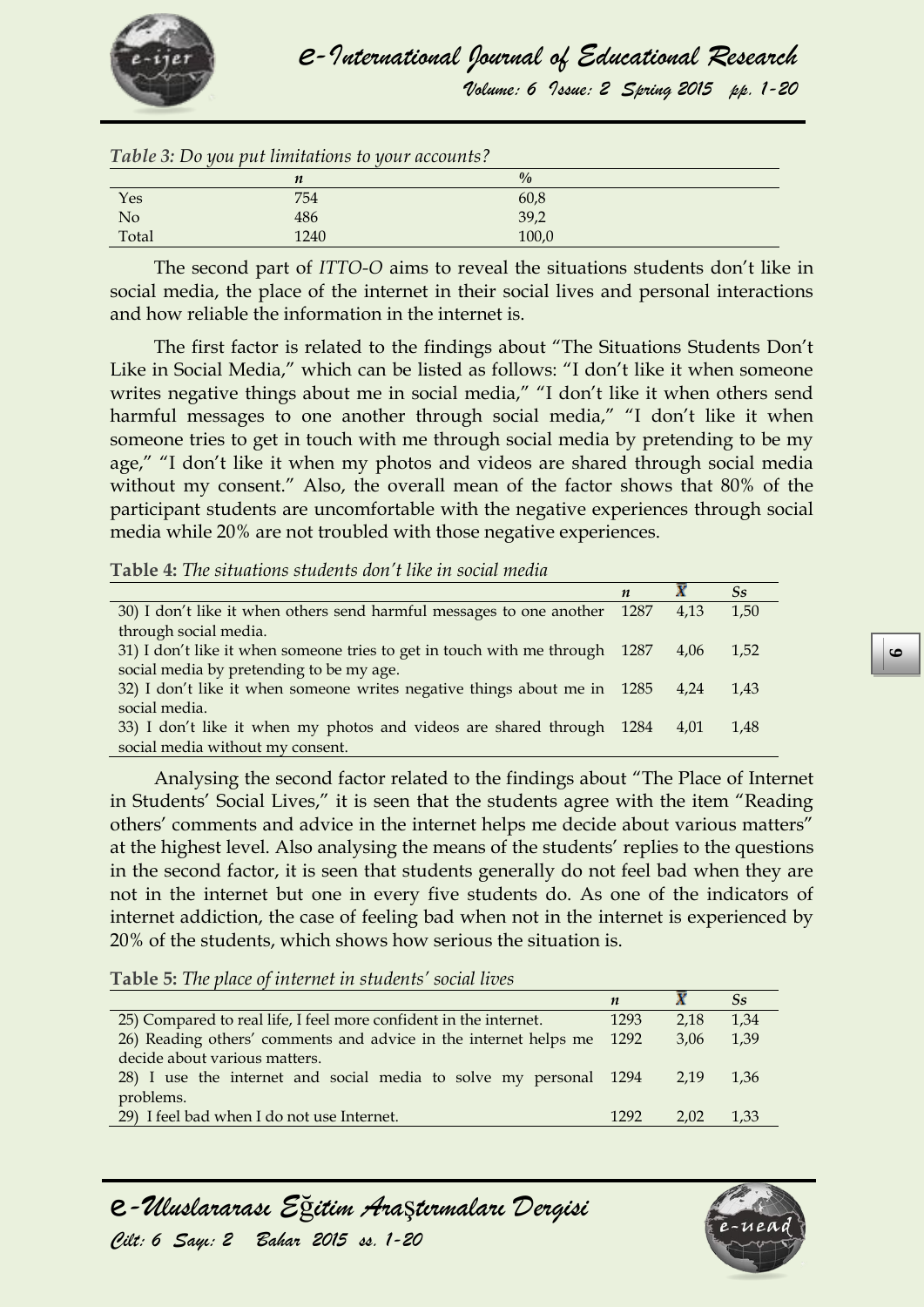

It is seen that students do not generally use the internet or social media to solve the problems they encounter in their daily lives; however, it is also determined that one in every five students uses the internet and social media actively to solve their personal problems.

The majority of the students state that compared to real life, they feel more confident in the internet but one in every five students reveals that they feel more confident in the internet than real life. One in every two students agrees with the item that "reading others' comments and advice in the internet helps me decide about various matters." It is crystal clear that students use the internet in their social life in decision processes. It is seen that the internet has become an important tool for students to decide about various matters. Students shape their behaviours with advice and information in the internet and especially in the social media by accessing such diverse information as what to wear, where to entertain themselves and how to behave in their personal lives.

The third factor of the scale aims to determine "the effect of the internet on the students' social lives and personal interactions." According to the research findings, it is determined that the students agree with the item "I can express myself better in the internet than face-to-face" at the highest level. In terms of the related means of the replies to the related items, it is seen that the rate of those who are more comfortable in the internet than face-to-face while speaking about personal matters is 23%. Also, the rate of those who say that they express themselves better in the internet than face-to-face is 34%, which indicates that one in every three students prefer talking before a screen to talking face-to-face. One in every four students feels more comfortable before a computer. Considering the fact that expressing oneself comfortably by looking at the eyes of the listener is regarded as an important element of interpersonal communication, it will be a serious problem in the future if students lose their effective communication skills.

**Table 6:** *The effect of the internet on the students' social lives and personal interactions*

| 23) I can express myself better in the internet than face-to-face.       | 1285 2.77 | 1.42 |
|--------------------------------------------------------------------------|-----------|------|
| 24) I can discuss my personal issues with others better in the 1298 2,17 |           | 1.38 |
| internet.                                                                |           |      |
| 27) I care about communicating with their friends through the 1286 2,61  |           | 1.39 |
| internet.                                                                |           |      |

**Examplement** than face-to-face is 34%, which indicates that one in every three tistlants then the proper talking face-to-face. One in every form students feels<br>more comprotable before a computer. Considering the fact tha The rate of the students who care about communicating with their friends through the internet as much as in real life is determined to be 30%, which indicates that almost one in every three students is in the opinion that they cannot sustain their daily interpersonal communication adequately without internet connection. The internet, fast and allowing accessing numerous people at once, has started to take the place of face-to-face communication, which will deprive students of experiencing the real friendship returns.

The fourth factor aims to reveal "the opinions of the students about reliability of the information in the internet." According to the research findings, it is determined



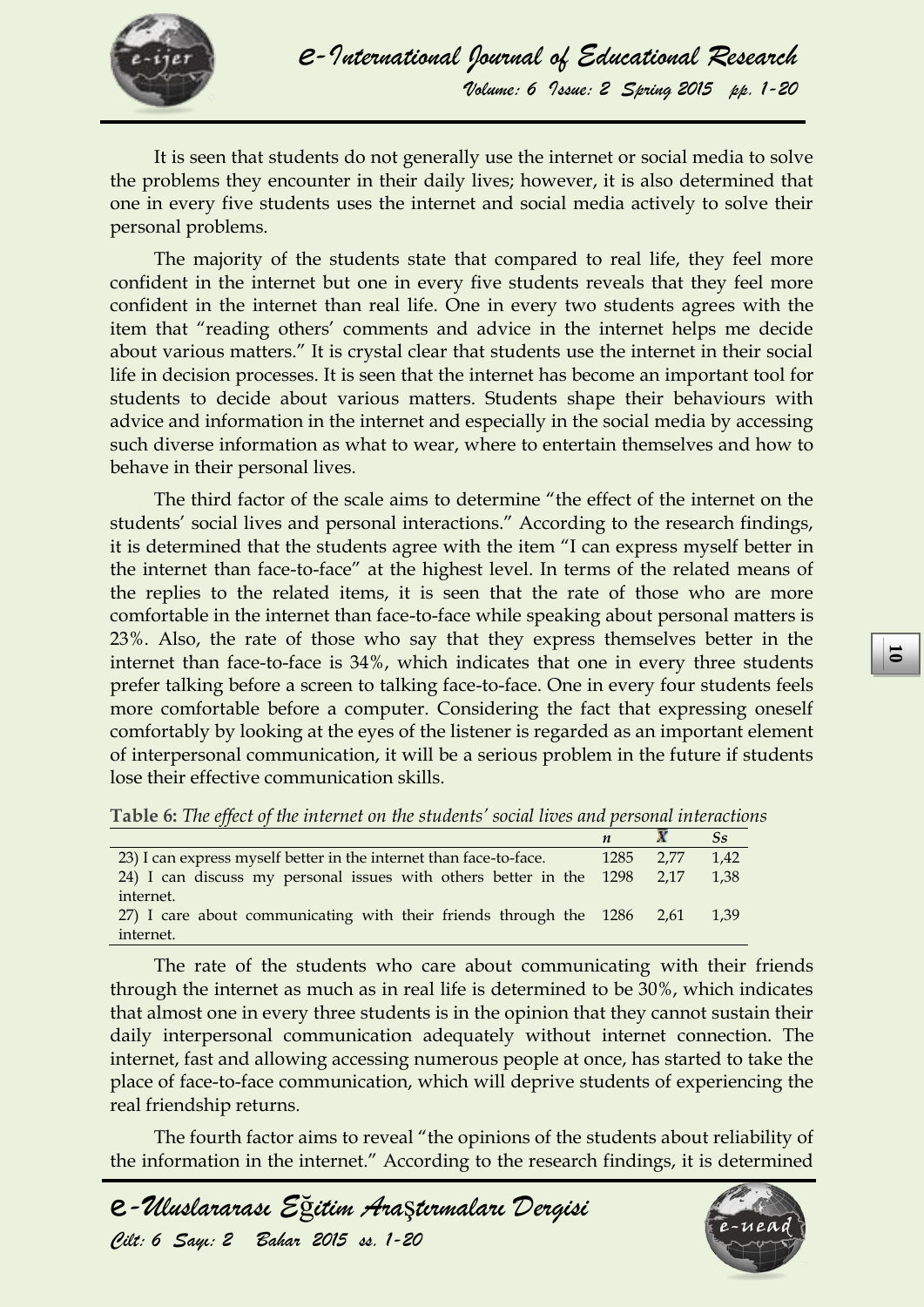

that the rate of those who believe accuracy of the information they read in the social media is 23%. Moreover, it is revealed that 51% believe in the accuracy of the information they find in the internet for their homework and assignments while 45% believe the news they read in news websites.

**Table 7:** *Reliability of the information in the internet*

|                                                                            |      |           | $S_{S}$ |
|----------------------------------------------------------------------------|------|-----------|---------|
| 34) I believe accuracy of the information I read in the social media.      | 1283 | 2.48      | 1.24    |
| 35) I think all the information related to my homeworks and research 1288  |      | 3.33      | $-1,21$ |
| found in the internet is accurate.                                         |      |           |         |
| 36) I think all the news related to my country and the world found in 1290 |      | 3.22 1.21 |         |
| the internet is accurate.                                                  |      |           |         |

One of the most important problems in internet-based information is actuality and accuracy of the information. Either to follow up the agenda or to do homework and research, students use internet-based information; however, this information might be incorrect, missing or misleading. Pointing out that the news they read in news websites might also generally be incorrect or manipulative, Clemmitt (2008) adds that when critical reading skills are not given at schools, individuals cannot judge whether any information they encounter is true or false. It can then be argued that when students regard everything they read in news websites true, they will not only be vulnerable to be manipulated by false news but also not be able to come up with correct homework or assignments due to the false information they have accessed to.

Analysing the findings of the third part of the research aiming to reveal "the negative situations students are exposed to in the internet," it is determined that 6% of the students have encountered defraud through the internet at least once. Identity theft, one of the most common defraud methods through the internet, means that someone uses others' credit card and internet banking information, passwords, emails, MSN passwords and similar important personal information for his/her own personal interest. The root of this problem lies in the fact that students do not have adequate information about internet security.

accesser to.<br>
Analysing the findings of the third part of the research aiming to reveal "the<br>
megative situations students are exposed to in the internet," it is determined that 6%<br>
of the students have encountered defraud 29% of the students state that they encounter gossips being spread about them in the internet at various times. Mass media might also be a breeding ground for psychological pressure and cyberbullying. It was revealed in a research in the USA on teenagers visiting social websites that 32% of the teenagers became victims of gossip and mockery while 10% suffered from malignant (Walker, 2010). Gossip, mockery and malignant rumours are cyberbullying and are as harmful as physical violence. The fact that almost one in every three students in the research revealed that s/he came up against such cases means that the cases have become such critical levels at schools that they should be dealt with immediately. Besides, considering the rate of agreeing with the statement "My friends spread gossips about me through the internet," a difference stands out between those who put limitations on their social media accounts and those who don't. This finding can be interpreted as that more

e*-Uluslararası E*ğ*itim Ara*ş*tırmaları Dergisi* 

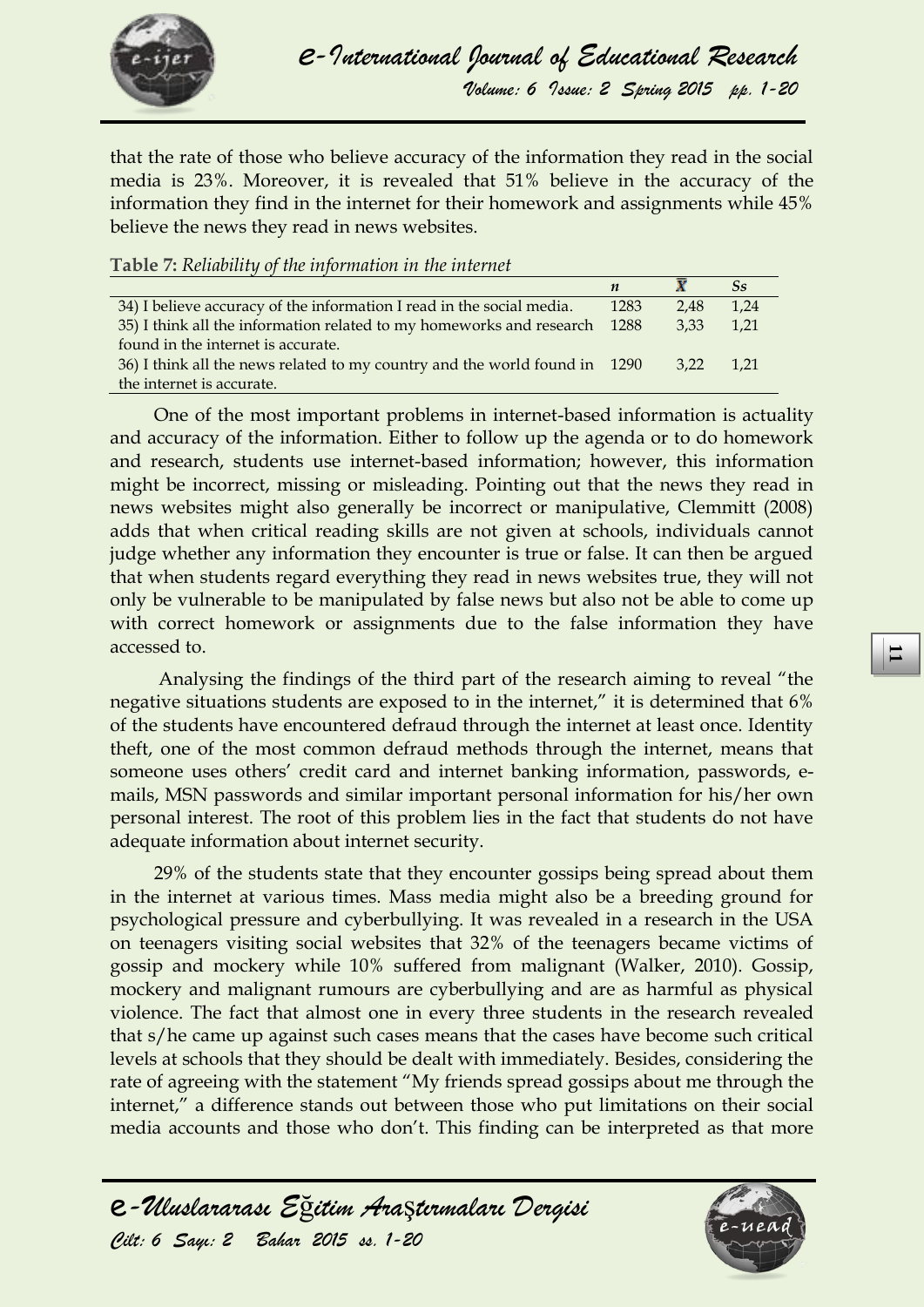

gossip is spread through the internet about those who don't put limitations on their social media accounts.

32% of the students state that they encounter threats, abuse or disturbances through the internet by strangers at various times. 35% of the students state that their photos and videos are shared by their friends without their consent while 43% reveal that photos and videos that they don't want or haven't approved are sent to them.

|                                                                     | $\boldsymbol{n}$ |      | $S_{S}$ |
|---------------------------------------------------------------------|------------------|------|---------|
| 45) I encounter threats, abuse or disturbances through the          | 1302             | 1.51 | ,84     |
| internet by strangers.                                              |                  |      |         |
| 46) Photos, videos or texts about me are shared by my friends       | 1302             | 1,66 | 1,03    |
| with others through the internet without my consent.                |                  |      |         |
| 47) I encounter gossips being spread about me in the internet.      | 1296             | 1.45 | ,82     |
| 48) They try to defraud me through the internet.                    | 1293             | 1,12 | ,55     |
| 44) Through the internet (via E-mail, Facebook, Twitter, etc.)      | 1301             | 1,70 | 1,00    |
| photos, videos or texts (containing violence-sex etc.) that I don't |                  |      |         |
| want or approve are sent to me.                                     |                  |      |         |

**Table 8:** *The negative cases students are exposed to in the internet*

The findings show that the means of the negative cases students are exposed to in the internet vary depending on the people they share their personal information through the social media with. Accordingly, in terms of the level of agreeing with the statement "Through the internet (via E-mail, Facebook, Twitter, etc.) photos, videos or texts (containing violence-sex etc.) that I don't want or approve are sent to me," there is a significant difference between those who say *"*I share my personal information with everyone" and those saying "I share it with no one." This can be interpreted as that those who share their personal information with everyone through the internet are exposed to more photos, videos or texts (containing violence-sex etc.) that they don't want or approve than those who don't share their personal information. This shows that when one is Media Literate, many problems can be eliminated.

there is a significant difference between those who say <sup>*r*q</sup> share my personal information with everyone" and those easing <sup>*r*</sup> is stree it with no one. This can be inferreded as that those who share their personal inf In terms of the level of agreeing with the statement "Photos, videos or texts about me are shared by my friends with others through the internet without my consent," there is a significant difference between those who say "I share my personal information with those in my friend lists" and those saying "I share it with no one." This finding can be interpreted as that more photos, videos or texts about those who share their personal information through the internet with the people in their friend lists are shared by their friends with others through the internet without their consent than those who don't share their personal information through the internet.

In terms of the level of agreeing with the statement "They try to defraud me through the internet", there is a significant difference between those who say "I share my personal information with everyone" and those saying "I share it with no one." This finding can be interpreted as that those who share their personal information

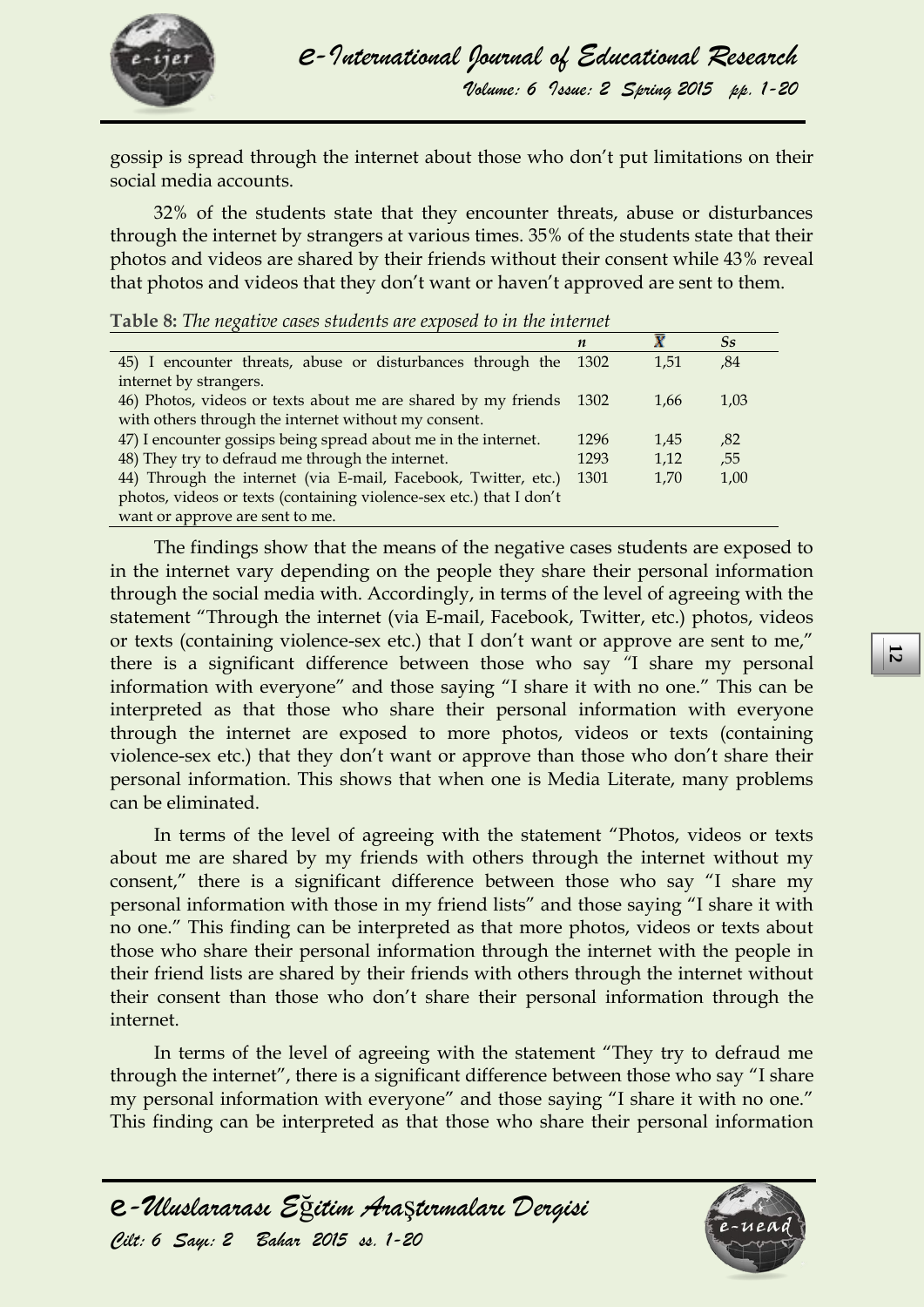

with everyone are exposed to more defraud through the internet than those sharing it with no one.

Analysing all the means in the factor of negative cases students are exposed to, it is found that those who do not share their personal information with anyone encounter fewer negative cases through the internet than the others.

In the third part of the research, "Parent Supervision of TV and Internet Use of Students," it is seen that the rate of those who use the internet under parent supervision at home is almost % 21 and that almost % 64 of the students mostly use the internet without parent provision. Besides, almost half of the participant students state that they aren't accompanied by adults while watching TV. The rate of the parents who never or rarely warn their children about TV watching duration and about which programs to watch is found about 30%. The rate of the parents who never or rarely warn their children about the duration they stay connected to internet and about not visiting inappropriate websites is determined 26%. These findings reveal that one in every two students conducts their TV watching and internet browsing activities without parent supervision and that one third of the parents do not conduct any supervision over their children's TV watching or internet use activities.

**Table 9:** *Parent supervision of TV and internet use of students*

|                                                                        |      |      | $S_{S}$ |
|------------------------------------------------------------------------|------|------|---------|
| 39) My parents warn me about TV watching duration and about 1292       |      | 4.00 | 1,30    |
| which programs to watch.                                               |      |      |         |
| 40) I am accompanied by adults while watching TV at home.              | 1296 | 3.59 | 1.10    |
| 41) My parents warn me about internet using duration and about<br>1279 |      | 4.06 | 1.34    |
| internet use activities.                                               |      |      |         |
| 43) I use the internet with parent provision.                          | 1266 | 2.44 | 1.26    |

<sup>39</sup>*N* by parents warm me about 12 watching duration and about 1292 <br> **C** which programs to watch.<br> **C** which programs to watch.<br> **E** 400 **4 E** 41) An accompanise by addit which watching IV at home.<br> **EXELUM and the se** The findings of the third part "Self-supervision of the Students about Using the Internet and Watching TV" are as follows; almost 50% of the students say that they always themselves decide which programs to watch on TV. Almost 43% of the students state that they themselves decide the TV watching duration while 38% say that they themselves decide the internet browsing duration. It is seen that the students conduct their own preferences in terms of watching TV and using the internet. In terms of the durations of watching TV and using the internet, it is seen that they are exposed to mass media for longer than the average. This finding might be interpreted as that students have insufficient self-supervision over using the internet and television.

**Table 10:** *Self-supervision of the students about using the internet and watching TV*

|                                                           |      |      | Ss   |
|-----------------------------------------------------------|------|------|------|
| 37) I always myself decide which programs to watch on TV. | 1299 | 3.52 | 1,20 |
| 38) I myself decide the TV watching duration.             | 1296 | 3.27 | 1,32 |
| 42) I myself decide the internet browsing duration.       | 1286 | 3.04 | 1.39 |

According to the findings of the fourth factor "The Negative Behaviours of Students through the Internet," 14% of the students state that they send their photos

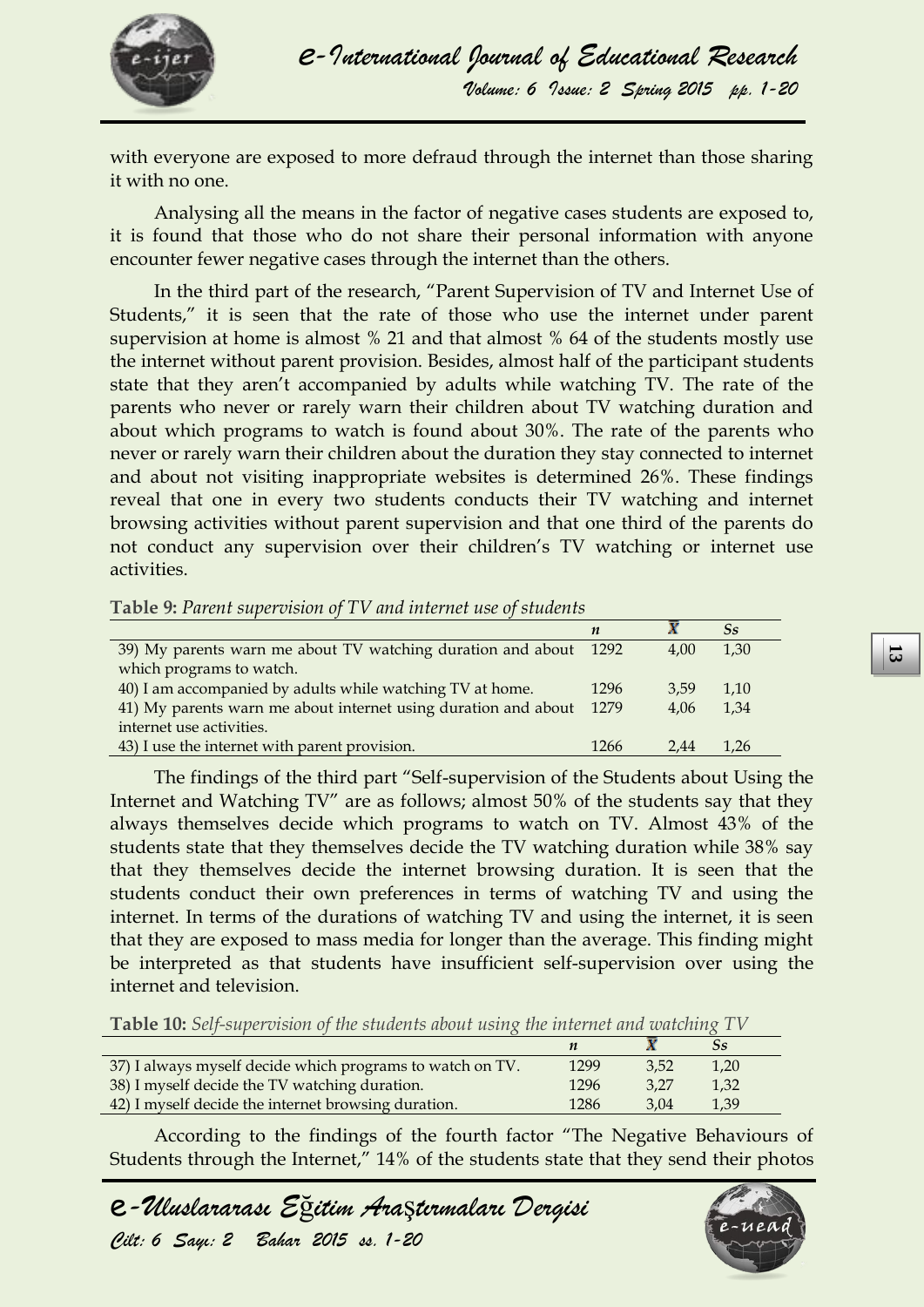

or videos to those who they do not know. 28% of the students say that they sometimes get in touch with others by using nicknames instead of their real names while 33% state that they add those who they don't know to their friend lists. Such cases as getting touch with strangers, sending them personal videos and photos and chatting with nicknames are seen as important weaknesses in terms of internet security. It should be noted that if students display such behaviours, there might be negative consequences.

| <b>Lavie 11.</b> The negative vehiclours of statents infoliogn the internet               |  |  |  |  |
|-------------------------------------------------------------------------------------------|--|--|--|--|
| $\overline{S}S$                                                                           |  |  |  |  |
| 49) I add those who I don't know to my friend list.<br>1,09<br>1290<br>1.61               |  |  |  |  |
| 50) I sometimes get in touch with others on the internet by using<br>1.57<br>1.09<br>1286 |  |  |  |  |
| nicknames instead of my real name.                                                        |  |  |  |  |
| 51) I send my photos or videos to those who I do not know.<br>1294<br>1.28<br>.84         |  |  |  |  |

**Table 11:** *The negative behaviours of students through the internet*

#### **CONCLUSION & SUGGESTIONS**

According to the research results, the television and internet occupy a great part of students' time after school. Students make maximum use of mass media, but due to uncontrolled or unsupervised use, they sometimes suffer from various problems. Most of the students have accounts in the social media. The findings show that students' access to mass media is at a high level; however, Media Literacy of these children is limited and so they are at risk of the negative effects of the television and internet.

*Cilt: 6 Sayı: 2 Bahar 2015 ss. 1-20* **<sup>14</sup>** A great majority of the students do not have any limitations on their social media accounts and therefore share their personal information with everyone. For these reasons, students are vulnerable to crucial internet-based problems. According to the research findings, students are faced with such important problems as uncontrolled or unsupervised watching TV and using the internet, sharing their personal information with everyone in the social media, internet addiction, not seeking parent help, believing actuality and accuracy of the information acquired from the internet, defraud through and spreading of rumours and gossips about them. Due to negative experiences with the social media, there are some points students don't like about the social media; however, despite all the negative experiences, it is revealed that students cannot do without the social media.

Students use the internet frequently in their social lives and personal interactions. Internet has become an indispensable part of their daily life and so they care a lot about being connected to their friends through the internet. Among the students exists a group who feel uncomfortable when not online. Regarded as indicative of internet addiction, this case is crucial. Feeling more confident and comfortable during interactions through the internet is determined among the students, which leads to a decrease in their face-to-face communication.

There are important problems in actuality and accuracy of the information acquired from the internet. Researches show that the internet-based information

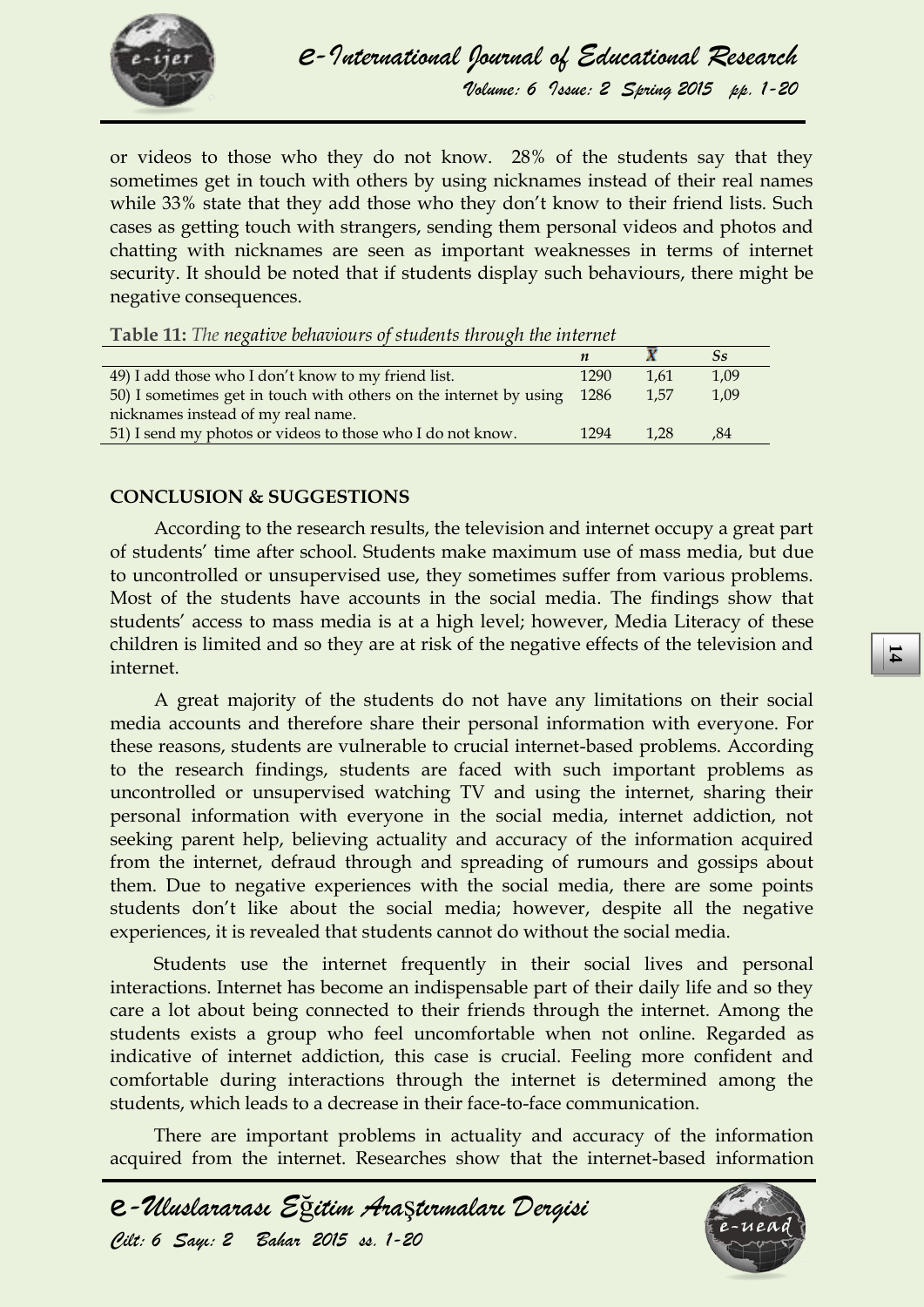

students access for their homework, assignments and following the agenda might be substantially inaccurate, missing or misleading. In this research, it is determined that a great majority of the students consider the internet-based information accurate. Therefore, students should be informed about the methods to test the internet-based information.

The research also shows that some of the students are subject to online defraud. It is inevitable for the students lacking sufficient information about internet security to be faced with such cases. It is also indicated by the research that students also suffer from such negative cases as spreading of gossips and rumours about them online. Exposing students to psychological and social problems, this case arises especially from unconscious use of social media. For this reason, students should be made aware of the ethical principles in using the social media.

Besides, students not only experience threats, abuse and disturbances through the internet but their photos and videos are also shared by others without their consent. What is more, these go beyond the internet and might lead to more serious problems. One of the reasons for such problems is that students get in touch with strangers through the internet. However, it is possible to prevent such problems through parent provision and putting limitations on social media accounts.

It is seen that parent supervision in terms of students' use of the internet and TV is at a low level. In case of watching TV without parent supervision, it is inevitable that students will be exposed to negative images and thus being affected by them negatively. Likewise, due to lack of parent supervision in terms of television watching time and duration, problems might arise. Auditing internet using duration and checking which sites have been visited are crucial for students not to suffer from internet-based problems.

According to the findings about self-supervision of students, in terms of duration of watching TV and using the internet and of the programs they will watch or follow, they can themselves be the determiners. It should be noted that they may not always be able to give the right decision about duration and program choice.

mevitable that students will be exposed to negative mages and thus being a<br>incredict that students with the exposed of the care of the care of the<br>straing time and duration, problems might arise. Auditing internet using du Students display such behaviours in the internet that can lead to problems some of which are getting touch with others with nicknames, showing personal videos and photos to strangers and adding strangers to friend lists. Students should be well informed that individuals displaying such behaviours might suffer from serious problems.

#### **Suggestions**

• The research findings show that in this research with participants from 1 private and 11 state education institutions, the access level of the great majority of the students to traditional and novel mass media like the TV, computer and internet is at a high level. Therefore, Media Literacy education should be planned so as to contain all children from the state school to the

e*-Uluslararası E*ğ*itim Ara*ş*tırmaları Dergisi* 

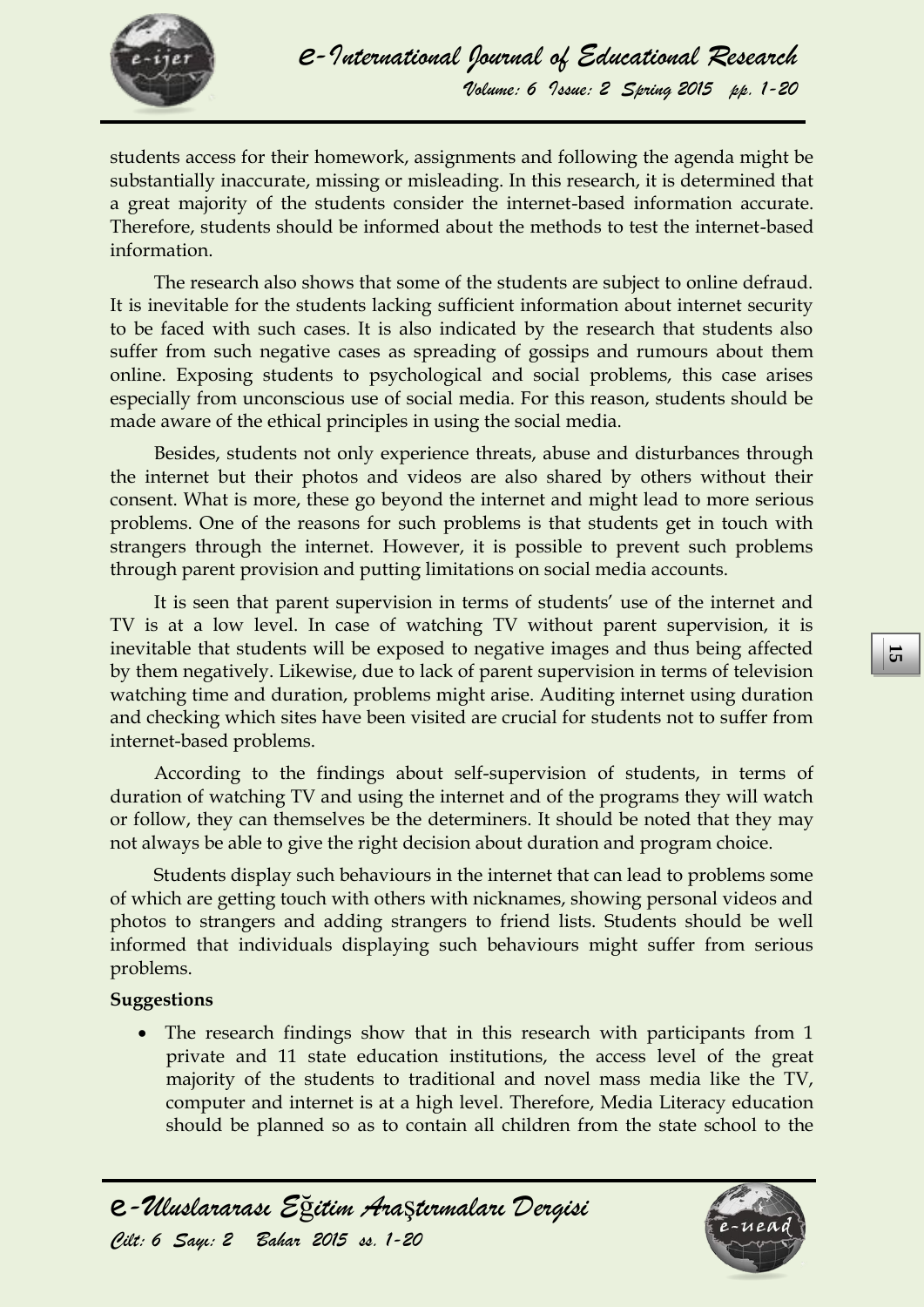

private and from the city to the country. After all, all children in Turkey are at risk of the negative effects of the television and internet.

- Considering the fact that Media Literacy education is not only an elective course for 6th, 7th and 8th grades, but rather a lifelong process and philosophy, it should be noted that this education should continue from preschool times to after school adult training.
- Effective Media Literacy education programs should be developed peculiar to Turkey encompassing all kids, teenagers, parents and educators from preschool times.
- Considering the effect of the popular culture on the young population, more permanent solutions than censor should be put forward by enabling integration of Media Literacy education into general education system (Heins & Cho, 2003).
- Media Literacy education shouldn't be limited to any precautions against programs with violence or obscene content, but instead, the main objective should be furnishing the young population with critical Media Literacy skills (Heins & Cho, 2003).
- For Media Literacy education, financial support should come from non-profit organizations and the state but any support from such profit organizations as media holdings should not be accepted (Heins & Cho, 2003).

### **REFERENCES**

Aufderheide, P. (1993). *Media Literacy: A report of National Leadership Conference on media literacy*. Washington, DC: Aspen Institute. [ERIC Document: ED365294]

- Babad, E., Peer, E., ve Hobbs, R. (2012). Media literacy and media bias: Are media literacy students less susceptible to non-verbal judgment biases?" *Psychology of Popular Media Culture,* 1(2), 97-107.
- Brown, J.D., ve Bobkowski, P.S. (2011). Older and newer media: Patterns of use and effects on adolescents' health and well-being. *Journal of Research on Adolescence, 21*(1), 95-113.
- Bülbül, S., Kurt, G., Ünlü, E., Kırlı, E. (2010). Adolesanlarda uyku sorunları ve etkileyen faktörler. *Çocuk Sağlığı ve Hastalıkları Dergisi, 53,* 204-210.
- Büyükbaykal, G. (2007). Televizyonun çocuklar üzerindeki etkileri. *İstanbul Üniversitesi-İletişim Fakültesi Dergisi, 28,* 31-44.
- Büyüköztürk, Ş. (2008). *Sosyal bilimler için veri analizi el kitabı.* Pegem Akademi, Ankara.
- Byrne, S., ve Lee, T. (2011). Toward predicting youth resistance to internet risk prevention strategies. *Journal of Broadcasting and Electronic Media, 55*, 90-113.
- Clemmitt, M. (2008). İnternet accuracy. *CQ Researcher, 18*(27), 625-648.
- Çamurdan, A.D. (2007). Görsel medyanın çocuk sağlığına etkileri. *Sürekli Tıp Eğitim Dergisi, 16*(2), 25- 30.
- Çelen, F.K., Çelik, A., ve Seferoğlu, S.S. (2011). Çocukların internet kullanımları ve onları bekleyen çevrim-içi riskler. Akademik Bilişim, 2-4 Şubat 2011/ İnönü Üniversitesi, Malatya.
- Davis, K., Katz, S.L., Santo, R., ve James, C. (2010). Fostering cross-generational dialogues about the ethics of online life. *Journal of Media Literacy Education, 2*(2)*,* 124-150.
- DeGaetano, G. (1998). *Visual media and young children's attention spans.* 3 Mart 2013 tarihinde <http://users.stargate.net/~cokids/VisualMedia.html> linkinden indirilmiştir.



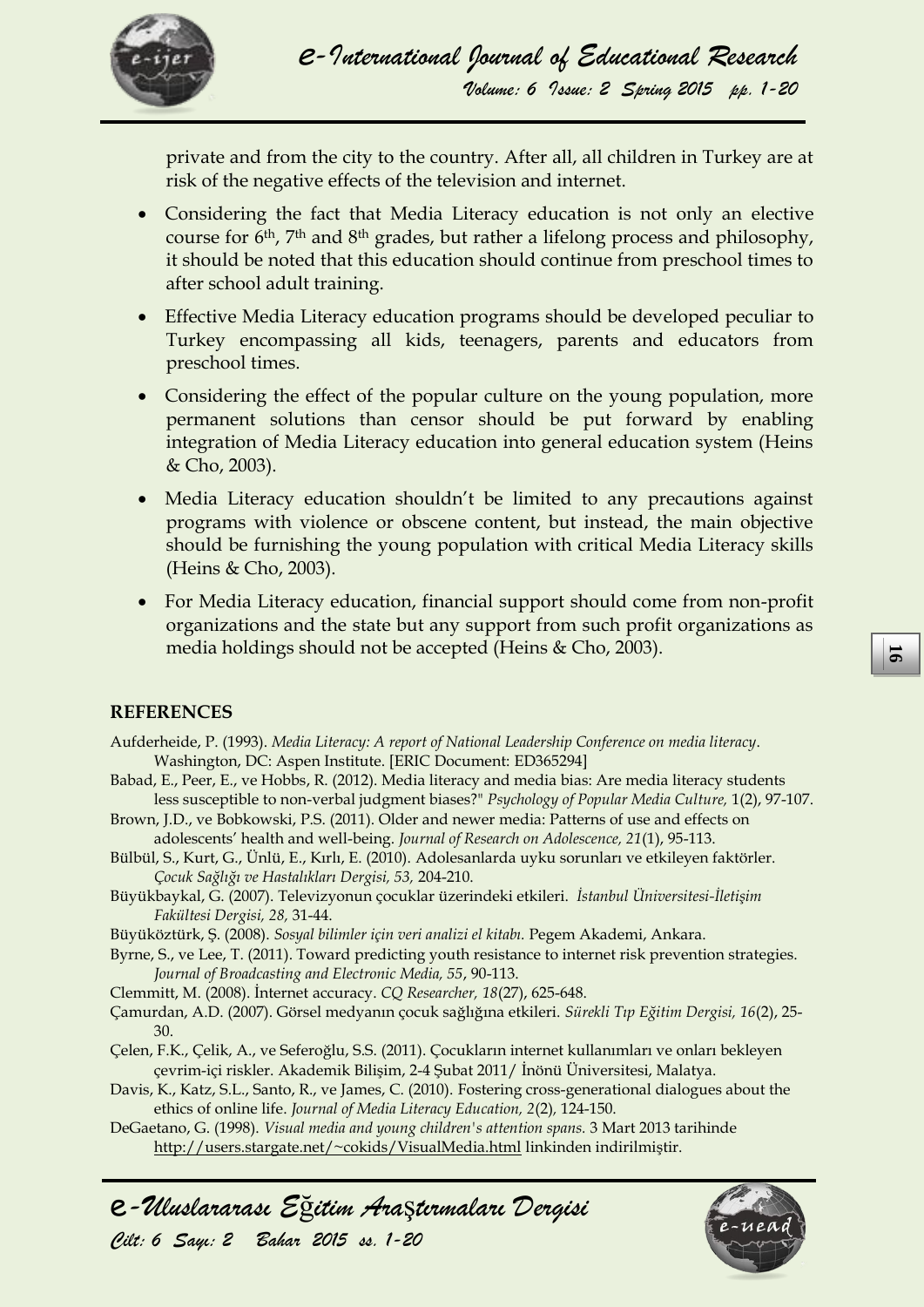

- DeGaetano, G. (2010). *45 family media literacy activities to grow smart brains in a digital age - help all in one place.* 8 Ocak 2012 tarihinde http://Ezinearticles.Com/?Expert=Gloria\_Degaetano linkinden indirilmiştir.
- Doğan, N.K. (2006). Televizyon programlarındaki şiddet öğelerinin çocuklar üzerindeki etkisi ve ebeveynlerin tutumlarının belirlenmesine yönelik bir araştırma. *İstanbul Üniversitesi-İletişim Fakültesi Dergisi, 26,* 1-16.
- Domine, V. (2009). A Social history of media, technology and schooling. *Journal of Media Literacy Education,1*(1), 42-52.
- [Elma, C.,](javascript:__doLinkPostBack() Kesten, A., [Dicle, A.N.,](javascript:__doLinkPostBack() v[e Uzun, E.M.](javascript:__doLinkPostBack() (2010). Media literacy education in Turkey: An evaluation of media processes and ethical codes. *[Educational Sciences: Theory and Practice,](javascript:__doLinkPostBack() 10*(3), 1439-1458.
- EU Kids. (2012). Excessive internet use among Europian children. Mart 2013 Tarihinde http://www2.lse.ac.uk/media@lse/research/EUKidsOnline/EU%20 Kids%20III/Reports/ExcessiveUse.pdf linkinden indirilmiştir.
- Heins, M., ve Cho, C. (2003). *Media literacy: An alternative to censorship* (2.baskı). Şubat 10 2013 tarihinde [www.fepproject.org](http://www.fepproject.org/) linkinden indirilmiştir.
- İnceoğlu, Y. (2007). Medyayı doğru okumak. N. Türkoğlu ve M. Cinman- Şimşek (Eds.) *Medya Okuryazarlığı* kitabının içinde (ss.21-26). İstanbul: Kalemus Yayınları.
- Jones, J.P. (2006). A cultural approach to the study of mediated citizenship. *Social Semiotics, 16*(2), 365- 383.
- Karaca, Y., Pekyaman, A., ve Güney, H. (2007). Ebeveynlerin televizyon reklam içeriklerinin çocuklar üzerindeki etkilerini etik açıdan algılamalarına yönelik bir araştırma. *Sosyal Bilimler Dergisi, 9*(2), 233-250.
- Kellner, D., ve Share, J. (2007). Critical media literacy is not an option. *Learning Inquiry*, *1*(1), 59–69.
- Kızmaz, Z. (2006). Okullardaki şiddet davranışının kaynakları üzerine kuramsal bir yaklaşım. *C.Ü. Sosyal Bilimler Dergisi, 30*(1), 47-70.
- Kuruoğlu, H. (2013). Televizyonun çocuklar üzerindeki olumsuz etkileri. Ocak 2013 tarihinde http://www.Cocukaile.Com/Icsayfa.Aspx?Kodal=446 linkinden indirilmiştir.
- McBrien, J.L. (1999). New texts, new tools: An argument for media literacy. *Educational Leadership, 57*(2), 76-79.
- Mendoza, K. (2009). Surveying parental mediation: Connections, challenges and questions for media literacy*. Journal of Media Literacy Education, 1*(1)*,* 28-41.
- Ofcom. (2011). Media Literacy reserach: A round up of Ofcom's media literacy research. Ekim 2012 tarihinde (http://stakeholders.ofcom.org.uk/market-data-research/media-literacy-pubs/) linkinden alınmıştır.
- Purugganan, O.H., Stein, R.E.K., Silver, E.J., ve Benenson, B.S. (2000). Exposure to violence among urban school-aged children: It is only on television? *Pediatrics, 106*(4), 949-953.
- Roberts, J. (2010). Professional resource: Center for International Media Assistance Research report: Media literacy. *Journal of Media Literacy Education, 1*(2), 153-155.
- Roberts, D. F., Foehr, U.G. ve Rideout, V. (2005). *Generation M: Media in the lives of 8-18 year olds.* Menlo Park, CA: Kaiser Family Foundation.
- Robinson, T., Wilde, M.L., Navracruz, L.C., Haydel, K.F., Varady, A. (2001). Effects of reducing children's television and video game use on aggressive behavior: A randomized controlled trial. *Archives of Pediatrics and Adolescent Medicine 155*(1), 17-23.
- Saleem, M., Anderson, C.A., ve Gentile, D.A. (2012). Effects of prosocial, neutral, and violent video games on college students' affect. *Aggressive Behavior, 38,* 263–271.
- Kuruogli, H. (2013). Televizyonan coculkar izerindeki olunsuz etkileri. Ocak 2013 tirihinde<br> *CAU: 10.1997.* New texts, new tools: An argument for media literacy. *Educational Leadership*.<br>
MeBrica, L. (1099). Survey, Scot Schudson, M. (2003). Click here for demoncracy: A history and critique of an information-based model of citizenship. In H. Jenkins, D.Thorburn & B. Seawell (Eds.), *Democracy and New Media* (ss.49- 59). Cambridge, MA: The MIT Press.
- Shields, M. K. ve Behrman, R. E. (2000). Children and computer technology: Analysis and recommendations. *The Future of Children, 10*(2), 4-30. 2010 tarihinde [http://www.futureofchildren.org](http://www.futureofchildren.org/). linkinden indirilmiştir.



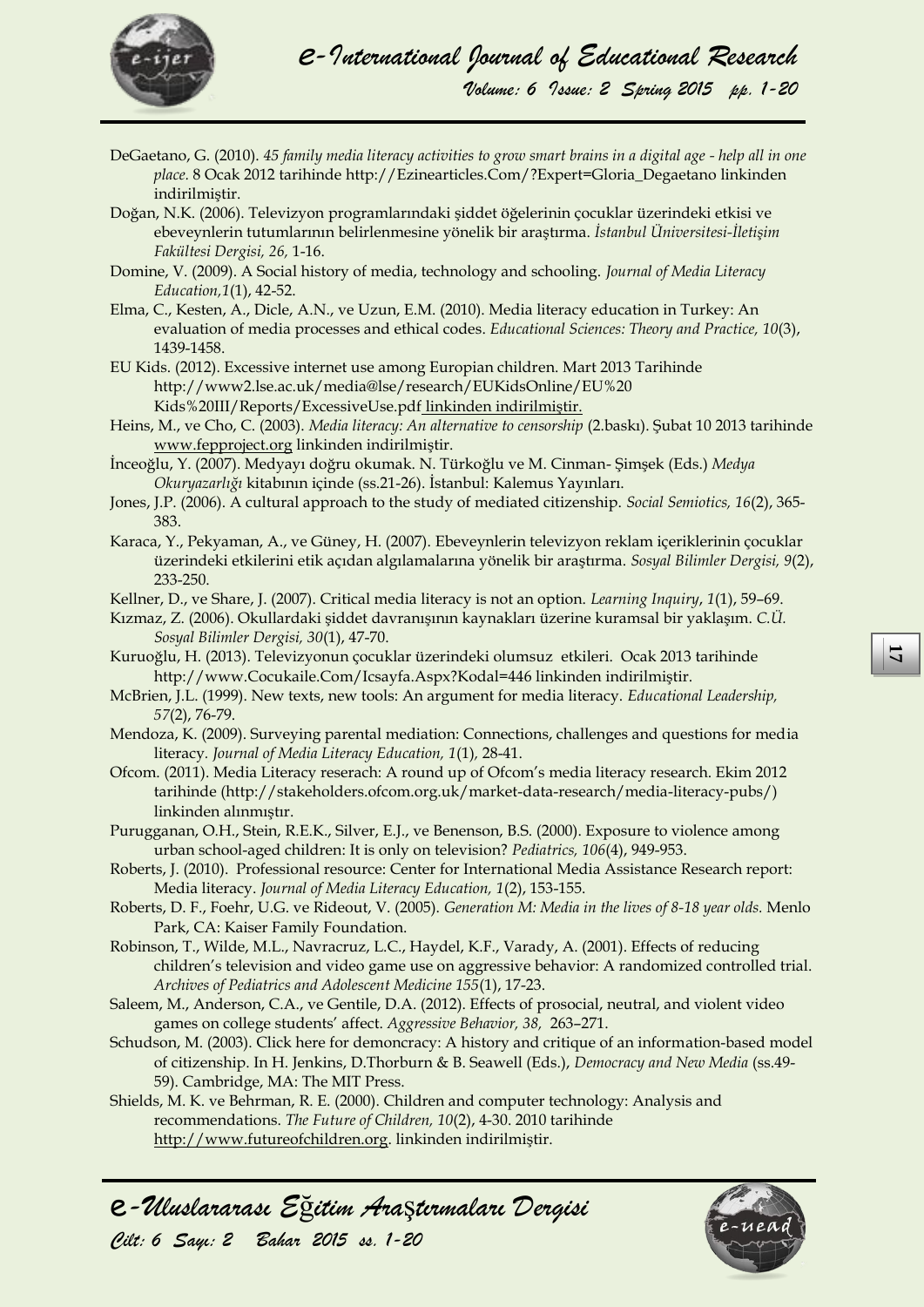

- Snapp, S., Hensley-choate, L., ve Ryu, E. (2012). A body image resilience model for first-year college women. *Sex Roles, 67*(3-4), 211-221.
- Taylan, H.H. (2011). Televizyon programlarındaki şiddetin yetiştirme etkisi: Konya lise öğrencileri üzerine bir araştırma. *Selçuk Üniversitesi Sosyal Bilimler Enstitüsü Dergisi, 26,* 355-367.
- Thoman, E. ve Jolls, T. (2008). *21. Yüzyıl okuryazarlığı: Medya Okuryazarlığına genel bir bakış ve sınıf içi etkinlikler.* (C. Elma ve A. Kesten, Çeviri Eds.). Ankara: Ekinoks Yayınevi.
- Tokgöz, O. (1979). Televizyon reklamları ve çocuklar. *Ankara Üniversitesi, Siyasal Bilgiler Fakültesi Dergisi, 34*(1-2), 93-110.
- Tüzün, Ü. (2002). Gelişen iletişim araçlarının çocuk ve gençlerin etkileşimi üzerine etkisi. *Düşünen Adam Psikiyatri Ve Nörolojik Bilimler Dergisi, 15*(1), 46-50.
- Üneri, Ö. Ş., ve Tanıdır, C. (2011). Bir grup lise öğrencisinde internet bağımlılığı değerlendirmesi: Kesitsel bir çalışma. *Düşünen Adam Psikiyatri ve Nörolojik Bilimler Dergisi, 24*(4), 265-272.
- Walker, T. (2010).The Red Pill: Social studies, media texts, and literacies. *Learning, Media and Technology*, 35(1), 1-14.
- Watt, D. (2012). The urgency of visual media literacy in our post-9/11 world: Reading images of Muslim women in the print news media. *Journal of Media Literacy Education, 4*(1)*,* 32-43.

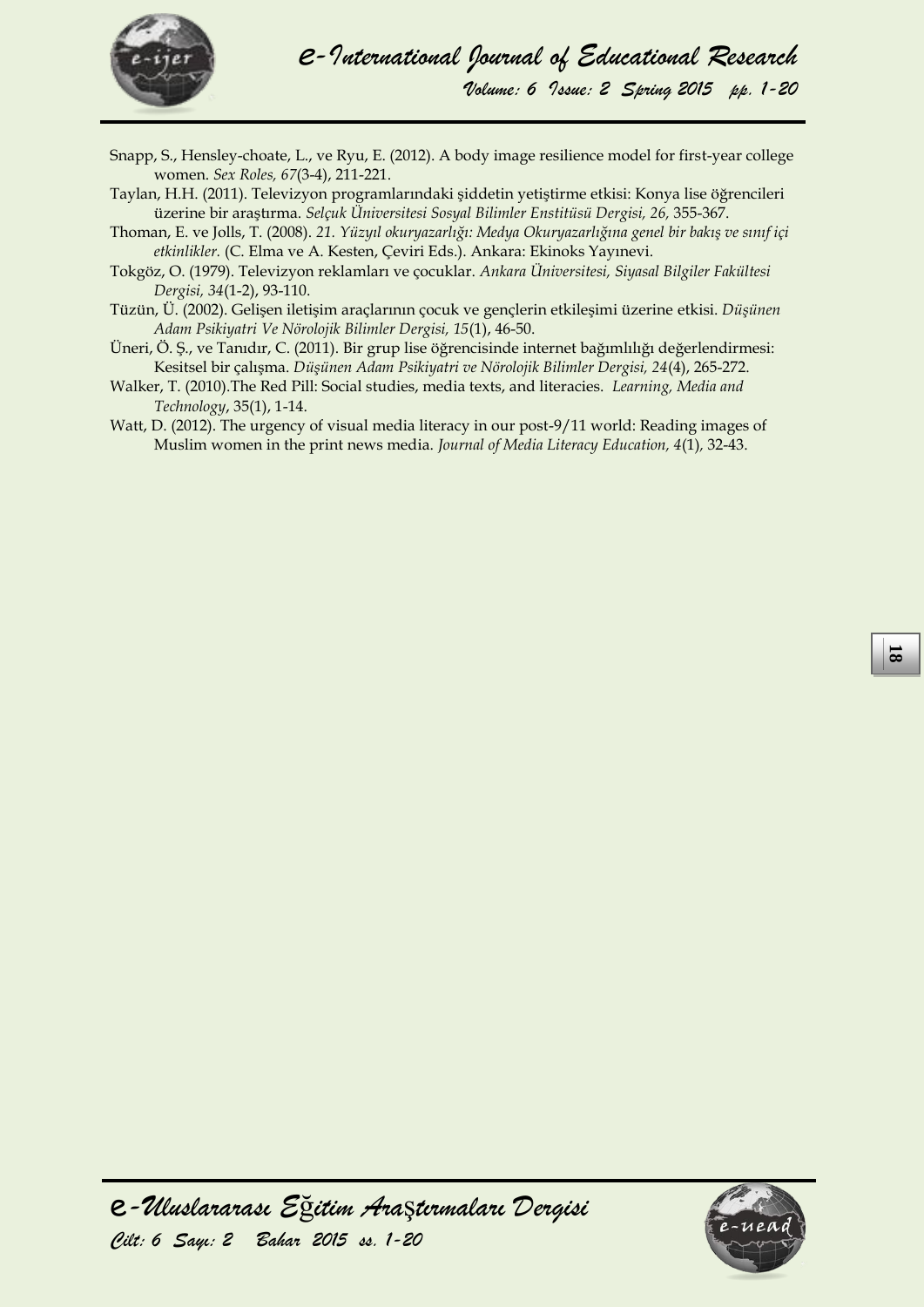

# **Medya Okuryazarlığı Sürecinde Ortaokul Öğrencilerinin Televizyon ve İnternet Kullanımlarına İlişkin Tutum ve Davranışlarının İncelenmesi**

*Assist.Prof.Dr. Taşkın İnan Dumlupınar University, Turkey taskininan@hotmail.com*

### **Genişletilmiş Özet**

rasilanamamaktadır. Medya Okuryazarlığı becerilerine sahip olunduğunda, kitle içisin araçlarının olunsuz ekkilerinden korununak ve maksimum fayda ele etmek<br>mümkündür. Kitle iletişim araçlarının hayatın kaçımlımaz bir parça *Amaç:* Medya Okuryazarlığı kavramı; televizyon, video, sinema, reklamlar ve internet gibi yazılı ve yazılı olmayan farklı formatlardaki iletilere erişim, onları çözümleme, değerlendirme ve iletme yeteneği (Aufderheide, 1993) olarak tanımlanmaktadır. Bu kavramın Türk eğitim sisteminin içerisine dâhil olmasıyla birlikte, Medya Okuryazarlığının, ders kapsamında, hayat boyu içselleştirerek uygulanması desteklenmeye başlanmıştır. Ancak, Türkiye'de Medya Okuryazarlığının ortaokullarda seçmeli bir ders olarak işlenmeye başlandığı 2006 yılından bu yana bu dersin, öğrencilerin kitle iletişim araçları konusundaki davranışlarını olumlu yönde değiştirdiğine dair çok fazla araştırmaya rastlanamamaktadır. Medya Okuryazarlığı becerilerine sahip olunduğunda, kitle iletişim araçlarının olumsuz etkilerinden korunmak ve maksimum fayda elde etmek mümkündür. Kitle iletişim araçlarının hayatın kaçınılmaz bir parçası olduğu günümüzde, kitle iletişim araçlarından kaçınmak yerine, bilinçli üreticileri ve tüketicileri olmak için her yaş grubuna Medya Okuryazarlığı eğitimi vermek ve bireylerin medyanın dikte ettiklerini eleştirel bir bakış açısıyla yorumlamasını sağlamak şarttır. Böylece kitle iletişim araçlarından maksimum fayda elde edilebilecektir. Ancak birçok araştırmacı, kitle iletişim araçlarının medya okuryazarlığı becerilerine sahip olmayan çocuklar ve gençler üzerindeki olumsuz etkilerine karşı toplumu uyarmaktadır.

*Metot:* Kitle iletişim araçlarından televizyon ve internet, Medya Okuryazarlığı becerilerine sahip olmayan çocukları fiziksel, psikososyal, ahlaki ve bilişsel açıdan olumsuz etkilemektedir. Televizyon ve internete yönelik öğrenci tutum ve davranışlarının ortaya konulabilmesi ve bu kitle iletişim araçları vasıtasıyla çocukların yaşamış olduğu olumsuz durumların tespit edilmesi için araştırmacı tarafından, İnternet ve Televizyon Tutum ve Davranış Ölçeği-Öğrenci [İTTÖ-Ö] ölçeği geliştirilmiştir. Araştırmanın örneklemini Kütahya merkezde 6., 7. ve 8. sınıflarına devam eden 1302 öğrenci oluşturmuştur. Verilerin analizinde yüzde, frekans, t-Testi, ANOVA ve X2 kullanılmıştır.

e*-Uluslararası E*ğ*itim Ara*ş*tırmaları Dergisi*